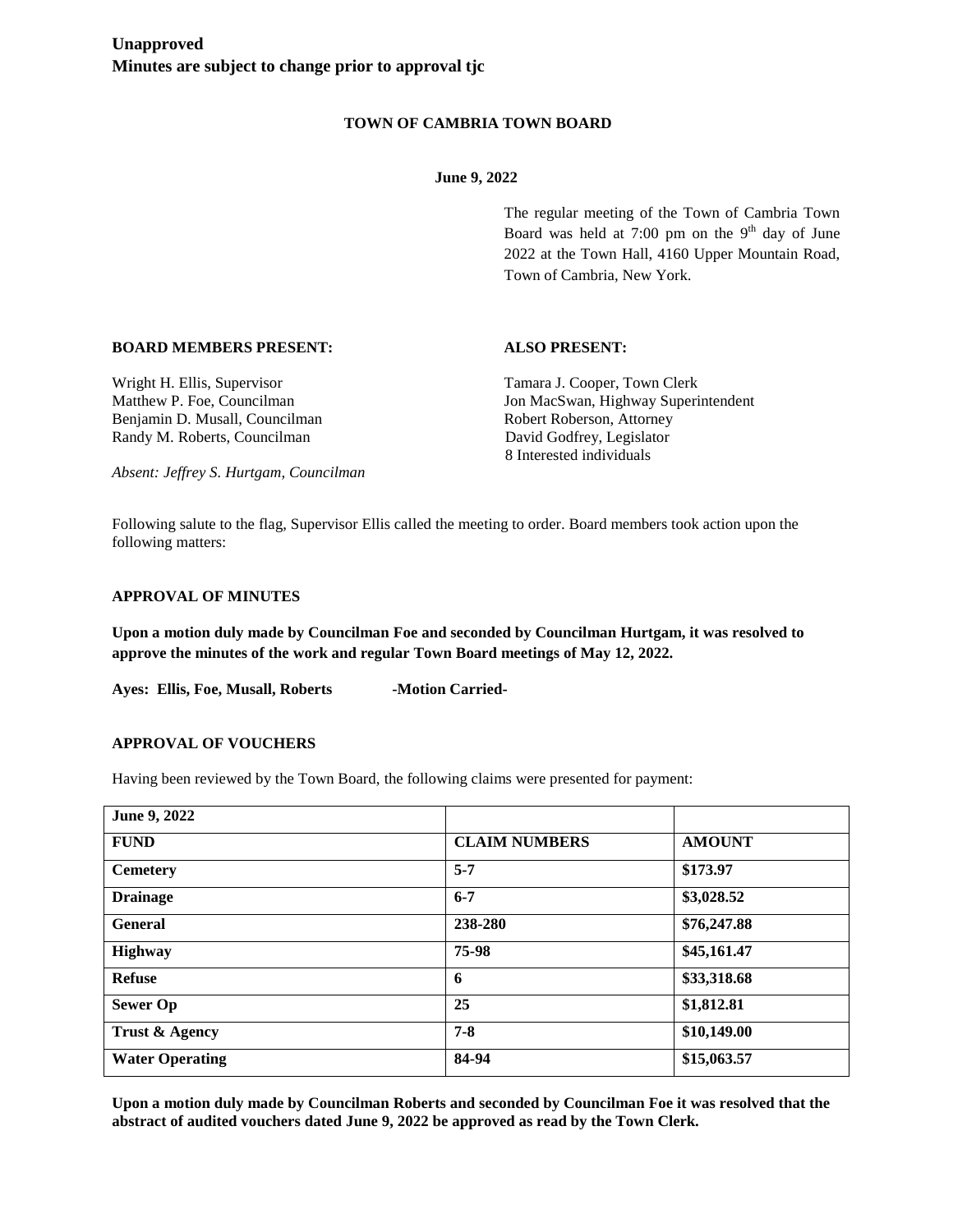#### Ayes: Ellis, Foe, Musall, Roberts -Motion Carried-

Supervisor Ellis reported that one bill/invoice was submitted late- First Security Benefits in the amount of \$16,558.90. This has to do with the Service Award Program for the fire companies.

**Upon a motion duly made by Councilman Musall and seconded by Councilman Roberts it was resolved to approve the invoice from First Security Benefits in the amount of \$16,558.90-fee for the 2021 Service Award Program for the fire companies.**

Ayes: Ellis, Foe, Musall, Roberts -Motion Carried-

## **2021 FINANCIAL STATEMENT PRESENTATION**

Supervisor Ellis indicated that the 2021 financial audit results for the Town have been received. He introduced Mary Young, Lumsden & McCormick, to summarize the findings.

Ms. Young gave a brief explanation of their findings and indicated that they are delivering an unmodified independent auditors opinion on the Town's financial statement. It is the highest level the Town can receive. The Town is in receipt of the Independent Accountants' Report as it pertains to Town Board, Town Justices and Management; Management Letter and the Communication with those Charged with Governance and all of these reports were considered clean reports. The fund balance across all funds is \$5.6 million and the General Fund balance is \$1.9 million. There was an increase in all funds except water. This was due to a transfer into the Capital Project fund. The Fire Protection Fund has a balance of a little over a million dollars. This includes \$790,000.00 restricted funds for the Service Award Program. Those funds can only be used for that. The revenue for the Town has increased by approximately 12% and Real Property Taxes and Sales Tax account for about 80% of the total revenue. This increase was seen state wide. The expenses were up 4.6% and 3% of that increase was due to salaries, raises, payouts for retirement, hiring of new people and overlap of new hires; this also includes projects, road and drainage projects and the purchase of some highway equipment. The government side includes liability and fixed assets due to the above mentioned projects. Liability – the Town has no bonds but has some liability associated with employee's accrued vacation and sick time.

## **BESS LOCAL LAW**

Drew Riley, Wendel, gave a brief overview of the Battery Energy Storage System Local Law. Mr. Riley indicated that the proposed Local Law is restrictive and for now NYS says the Town can regulate battery storage unless it is specifically associated with a 94C solar or wind project. The Town can regulate it and has home rule. The Town has established that it is only allowed in the Industrial Zone and the size will be limited.

#### **NEGATIVE DECLARATION RESOLUTION BESS LAW**

**WHEREAS**, the Code of the Town of Cambria contains and specifies the local laws, and ordinances of the Town of Cambria; and

**WHEREAS**, the Town of Cambria does not have a local law that regulates battery energy storage systems (BESS) in the Town, and

**WHEREAS,** the Town formed a committee to work with its Planning Consultant and they have drafted a Battery Energy Storage System Local Law No. 2 of 2022, and that draft law was presented to the Town Board, and

**WHEREAS**, in accordance with Part 617 of the implementing regulations pertaining to Article 8 (State Environmental Quality Review Act - SEQRA) of the Environmental Conservation Law, the Cambria Town Board has conducted a coordinated environmental review of this Local Law and has established itself as SEQR Lead Agency (no objections received); and

**WHEREAS**, a public hearing was held regarding this Local Law, and comments were received; and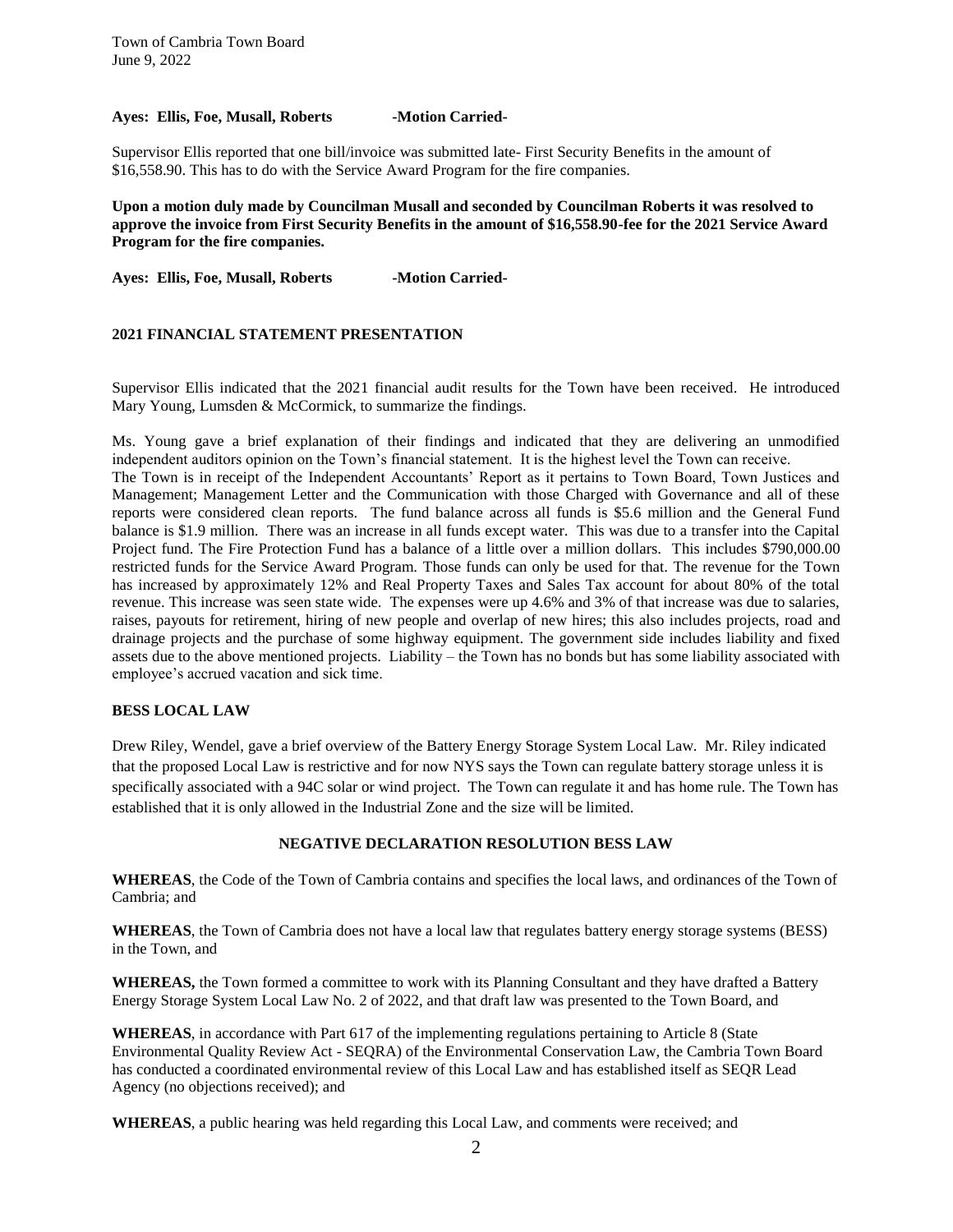**WHEREAS**, pursuant to Municipal Home Rule, the Town Board is proposing to adopt Local Law No. 2 of 2022 and amend the Town of Cambria Zoning Ordinance accordingly.

#### **NOW, THEREFORE, IT IS HEREBY RESOLVED AS FOLLOWS**:

The Cambria Town Board, in accordance with the State Environmental Quality Review Act (SEQRA) has determined that the proposed Local Law amending the Zoning Ordinance (new BESS law, see attached copy) will not adversely affect the natural resources of the State and/or the health, safety, and welfare of the public and is consistent with social and economic considerations and, therefore, issues the attached SEQRA Negative Declaration in accordance with Section 617.7 of the SEQRA regulations; and

**BE IT FURTHER RESOLVED THAT**, the Supervisor is authorized to sign the Full Environmental Assessment Form (FEAF Parts 1, 2 &3), which will act as the Negative Declaration, and that the required notifications be completed.

#### **Upon a motion duly made by Councilman Foe and seconded by Councilman Roberts it was resolved to approve the Negative Declaration Resolution re: BESS Local Law.**

The question of the adoption of the forgoing Resolution was put to a roll call vote, which resulted as follows:

**WRIGHT H. ELLIS, voting AYE MATTHEW P. FOE voting AYE BENJAMIN D. MUSALL voting AYE RANDY M. ROBERTS voting AYE**

*JEFFREY S. HURTGAM absent*

The Resolution was thereupon declared duly adopted.

# **ADOPTION RESOLUTION BESS LAW**

**Whereas**, the Code of the Town of Cambria contains and specifies the local laws, and ordinances of the Town of Cambria; and

**Whereas**, the Town of Cambria does not have a local law that regulates battery energy storage systems (BESS) in the Town, and

**Whereas,** the Town formed a committee to work with its Planning Consultant and utilizing the NYSERDA Model law, they have drafted a Battery Energy Storage System Law and that draft law was presented to the Town Board, and

**Whereas,** pursuant to Municipal Home Rule Law, the Town Board is proposing to enact a local law as follows:

Be it enacted by the Town Board of the Town of Cambria, New York, that the Cambria Town Board amends the Town Zoning Ordinance, of the Town of Cambria by adding new Local Law No. 2 of 2022 entitled, "Battery Energy Storage Systems" as illustrated in the attached copy; and

**Whereas,** the Town also referred this zoning law and map revision to the Niagara County Planning Board and received their comments; and

**Whereas,** the Cambria Town Board held a Public Hearing on this proposed Local Law No. 2 on May 12, 2022; and

**Whereas,** the Town Board, in accordance with Part 617 of the implementing regulations pertaining to Article 8 (State Environmental Quality Review Act - SEQRA) of the Environmental Conservation Law, has issued a SEQR Negative Declaration.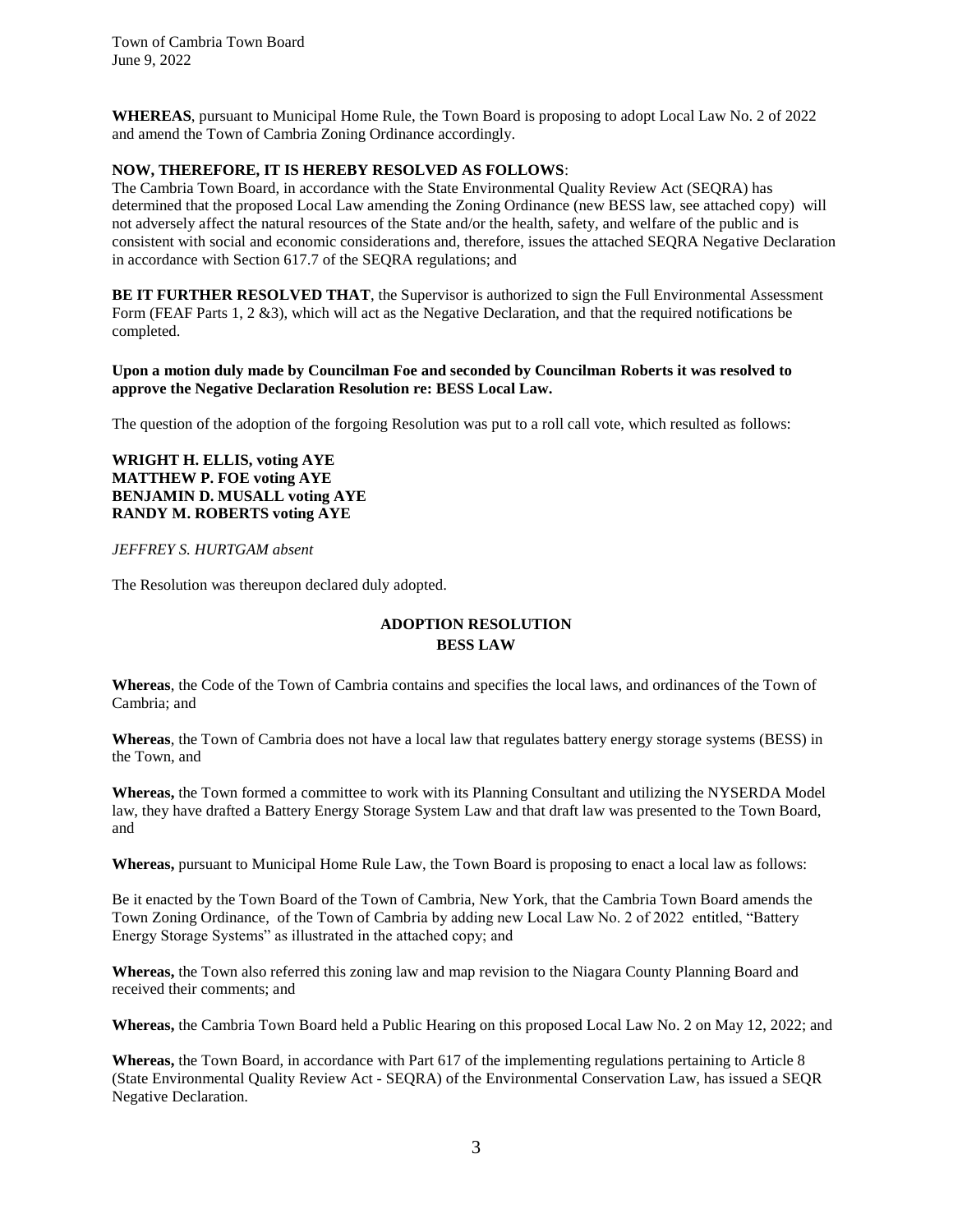**Now Therefore Be It Resolved,** that the Cambria Town Board adopts Local Law No. 2 of 2022, Battery Energy Storage System Law which will provide for the revision of the Town Zoning Ordinance as referenced above and attached.

**Upon a motion duly made by Councilman Roberts and seconded by Councilman Musall it was resolved to Adopt Local Law No. 2 of 2022-Battery Energy Storage System.** 

The question of the adoption of the forgoing Resolution was put to a roll call vote, which resulted as follows:

## **WRIGHT H. ELLIS, voting AYE MATTHEW P. FOE voting AYE BENJAMIN D. MUSALL voting AYE RANDY M. ROBERTS voting AYE**

*JEFFREY S. HURTGAM absent*

The Resolution was thereupon declared duly adopted.

## **LOCAL LAW NO 2 OF 2022-BATTERY STORAGE SYSTEM LAW**

## **LOCAL LAW No 2 OF THE YEAR, 2022 Regulating Battery Energy Storage Systems**

#### **1. Authority**

This Battery Energy Storage System Law is adopted pursuant to Article IX of the New York State Constitution,  $\S2(c)(6)$  and (10), New York Statute of Local Governments,  $\S10(1)$  and (7); sections 261-263 of the Town Law section 10 of the Municipal Home Rule Law of the State of New York, which authorize the Towns to adopt zoning provisions that advance and protect the health, safety and welfare of the community.

## **2. Statement of Purpose**

This Battery Energy Storage System Law is adopted to advance and protect the public health, safety, welfare, and quality of life of the Town of Cambria by creating regulations for the installation and use of battery energy storage systems, with the following objectives:

- A. To provide a regulatory scheme for the designation of properties and locations suitable for construction, and operation of battery energy storage systems.
- B. To ensure compatible land uses in the vicinity of the areas affected by battery energy storage systems.
- C. To mitigate the impacts of battery energy storage systems on environmental resources such as important agricultural lands, forests, wildlife and other protected resources.
- D. To promote public health and safety and prevent risks to the public and neighboring properties potentially posed by battery storage systems.
- E. To regulate the location of these systems in accordance with the Town's Comprehensive Plan.

## **3. Definitions**

As used in this Article, the following terms shall have the meanings indicated:

ANSI: American National Standards Institute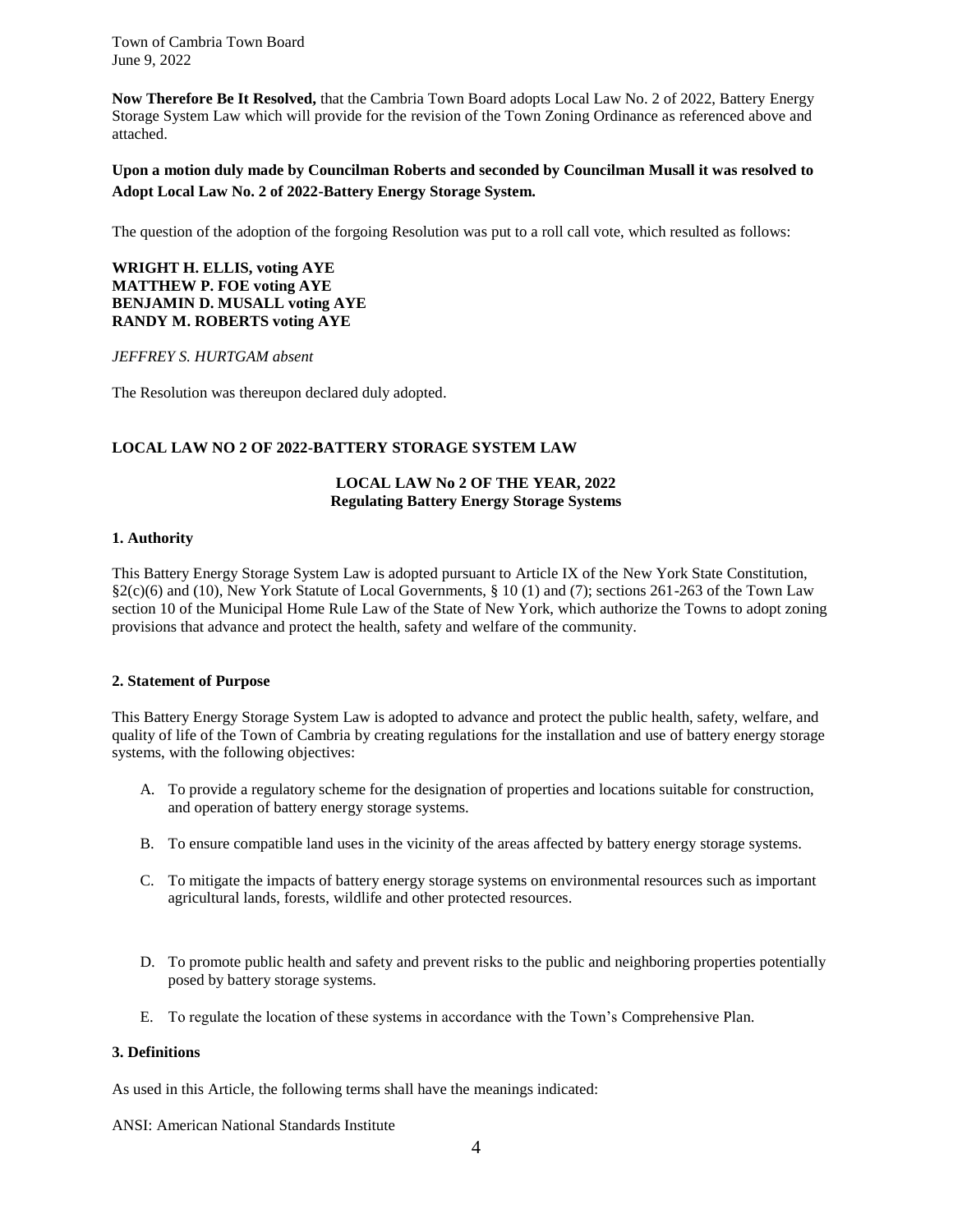BATTERY(IES): A single cell or a group of cells connected together electrically in series, in parallel, or a combination of both, which can charge, discharge, and store energy electrochemically. For the purposes of this law, batteries utilized in consumer products are excluded from these requirements.

BATTERY ENERGY STORAGE MANAGEMENT SYSTEM: An electronic system that protects energy storage systems from operating outside their safe operating parameters and disconnects electrical power to the energy storage system or places it in a safe condition if potentially hazardous temperatures or other conditions are detected.

BATTERY ENERGY STORAGE SYSTEM: One or more devices, assembled together, capable of storing energy in order to supply electrical energy at a future time, not to include a stand-alone 12-volt car battery or an electric motor vehicle. A battery energy storage system is classified as a Tier 1, Tier 2 or Tier 3 Battery Energy Storage System as follows:

- A. Tier 1 Battery Energy Storage Systems are an accessory use that have an aggregate energy capacity less than or equal to 600 kWh. They are located in a "Non-Dedicated-Use-Building" as defined herein and are not permitted to store more than 110% of two (2) days of energy for the use on site, must be contained in an existing principal building, customarily a residence, and are a permitted use. A building permit shall be issued by the Code Enforcement Officer provided applicant is in compliance with all applicable provisions of this Local Law.
- B.Tier 2 Battery Energy Storage Systems are an accessory use that have an aggregate energy capacity greater than 600kWh or are comprised of more than one storage battery technology in a room or enclosed area or are located outside of the primary building. Tier 2 Battery Energy Storage Systems may not exceed storage of 110% of two-days' of energy for the user, and are permitted in an accessory building as defined in the Town Code provided a Special Use Permit is granted by the Planning Board hereunder and provided Site Plan approval hereunder is granted.
- C.Tier 3 Battery Energy Storage Systems are a primary use or do not meet the definition of a Tier 1 or Tier 2 system and are limited in size to 1 MW (systems over this size are not allowed in the Town). No stand-alone systems are allowed, these systems need to be associated with a Tier 3 or Tier 4 Solar Energy System as defined in Local law No.  $1 - 2021$  Regulating Solar Energy Systems, are permitted to store battery power in a "Dedicated Use Building" as defined hereunder to store energy and/or to put stored energy into the power grid and are permitted provided a Special Use Permit is granted by the Planning Board hereunder and provided Site Plan approval hereunder is granted.

BATTERY ENERGY STORAGE SYSTEM PERMIT: A permit issued by the Code Enforcement Officer to install a "Battery Energy Storage System " as defined hereunder.

CELL: The basic electrochemical unit, characterized by an anode and a cathode, used to receive, store, and deliver electrical energy.

COMMISSIONING: A systematic process that provides documented confirmation that a battery energy storage system functions according to the intended design criteria and complies with applicable code requirements.

DEDICATED-USE BUILDING: A building that is built for the primary intention of housing battery energy storage system equipment, is classified as Group F-1 occupancy as defined in the International Building Code, and complies with the following:

- 1) The building's only use is battery energy storage, energy generation, and other electrical grid-related operations.
- 2) No other occupancy types are permitted in the building.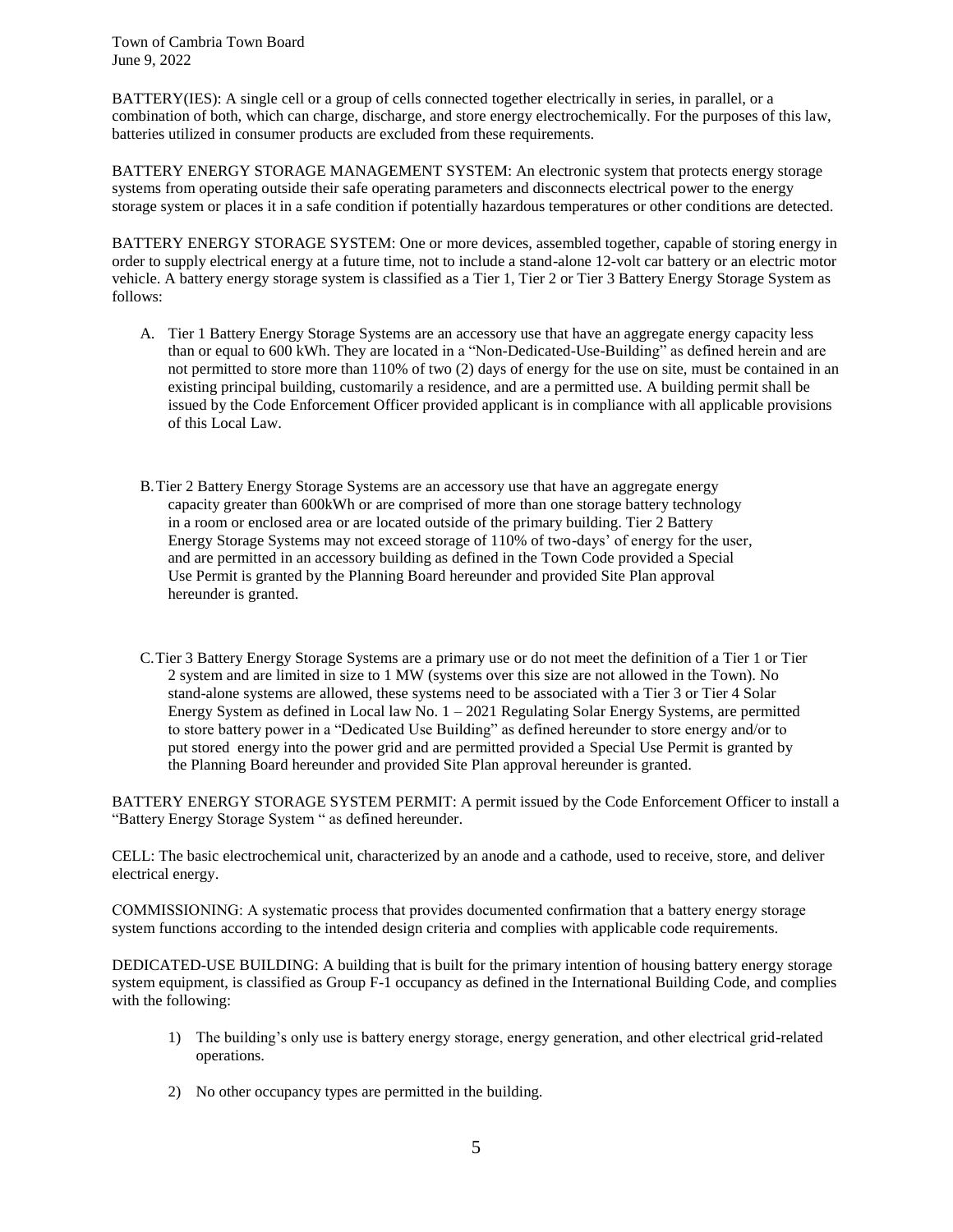- 3) Occupants in the rooms and areas containing battery energy storage systems are limited to personnel that operate, maintain, service, test, and repair the battery energy storage system and other energy systems.
- 4) Administrative and support personnel are permitted in areas within the buildings that do not contain battery energy storage system, provided the following:
	- a. The areas do not occupy more than 10 percent of the building area of the story in which they are located.
	- b. A means of egress is provided from the administrative and support use areas to the public way that does not require occupants to traverse through areas containing battery energy storage systems or other energy system equipment.

ENERGY CODE: The New York State Energy Conservation Construction Code adopted pursuant to Article 11 of the Energy Law, as currently in effect and as hereafter amended from time to time.

FIRE CODE: The fire code section of the New York State Uniform Fire Prevention and Building Code adopted pursuant to Article 18 of the Executive Law, as currently in effect and as hereafter amended from time to time.

NATIONALLY RECOGNIZED TESTING LABORATORY (NRTL): A U.S. Department of Labor designation recognizing a private sector organization to perform certification for certain products to ensure that they meet the requirements of both the construction and general industry OSHA electrical standards.

NEC: National Electric Code.

NFPA: National Fire Protection Association.

NON-DEDICATED-USE BUILDING: All buildings that contain a battery energy storage system and do not comply with the dedicated-use building requirements.

NON-PARTICIPATING PROPERTY: Any property that is not a participating property.

NON-PARTICIPATING RESIDENCE: Any residence located on Non-participating Property.

OCCUPIED COMMUNITY BUILDING: Any building in Occupancy Group A, B, E, I, R, as defined in the International Building Code, including but not limited to schools, colleges, daycare facilities, hospitals, correctional facilities, public libraries, theaters, stadiums, apartments, hotels, and houses of worship.

PARTICIPATING PROPERTY: A battery energy storage system host property or any real property that is the subject of an agreement that provides for the payment of monetary compensation to the landowner from the battery energy storage system owner (or affiliate) regardless of whether any part of a battery energy storage system is constructed on the property.

TOWN: The Town of Cambria

TOWN CODE: The Town of Cambria Zoning Ordinance

UL: Underwriters Laboratory, an accredited standards developer in the US.

UNIFORM CODE: the New York State Uniform Fire Prevention and Building Code adopted pursuant to Article 18 of the Executive Law, as currently in effect and as hereafter amended from time to time.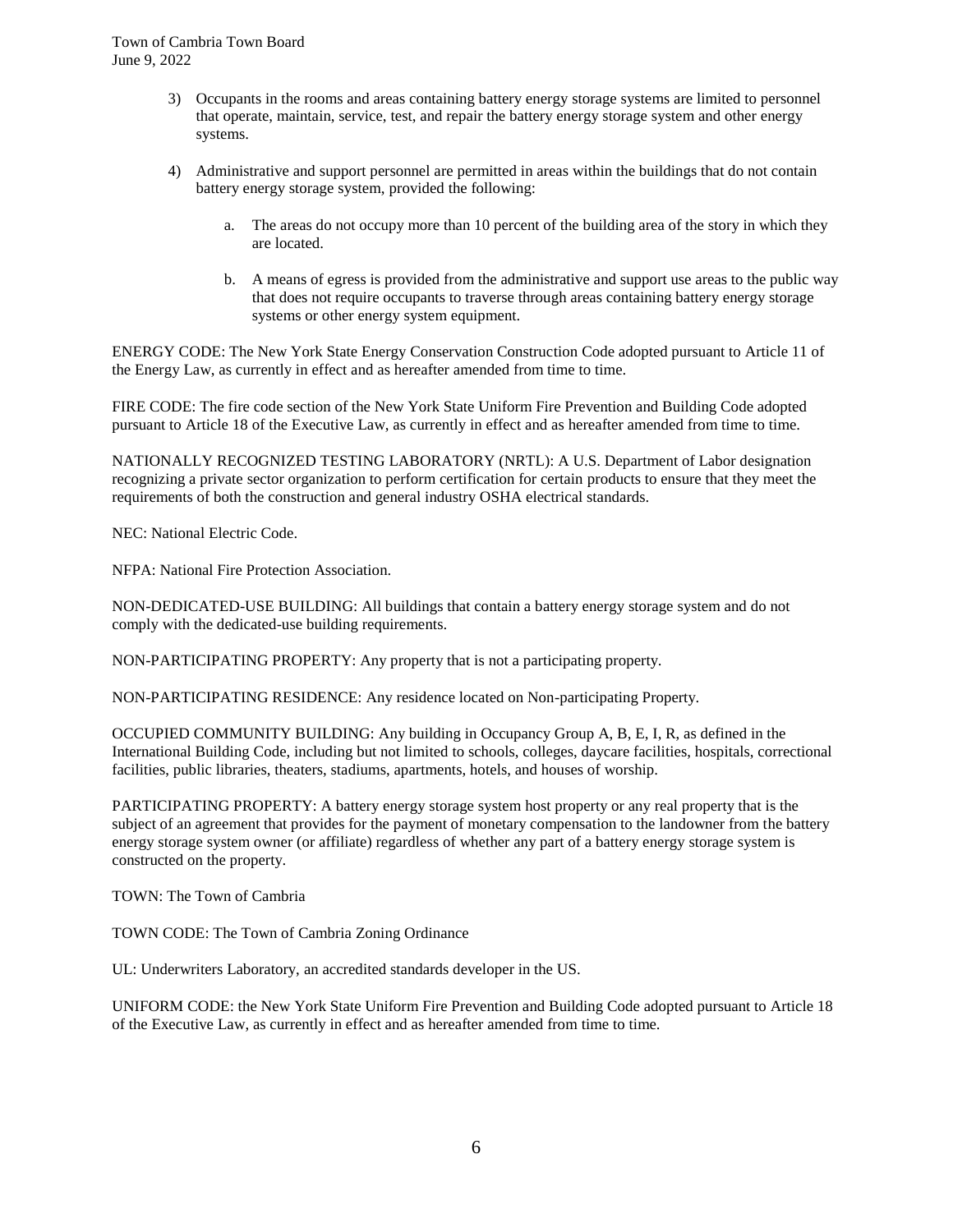## **4. Applicability**

- A. The requirements of this Local Law shall apply to all battery energy storage systems permitted, installed, or modified in the Town of Cambria after the effective date of this Local Law, excluding general maintenance and repair.
- B. Battery energy storage systems constructed or installed prior to the effective date of this Local Law shall not be required to meet the requirements of this Local Law.
- C. Modifications to, retrofits or replacements of an existing battery energy storage system that increase the total battery energy storage system designed discharge duration or power rating shall be subject to this Local Law.

## **5. General Requirements**

- A. A building permit and an electrical permit shall be required for installation of all battery energy storage systems.
- B. Issuance of permits and approvals by the Town of Cambria shall include review pursuant to the State Environmental Quality Review Act [ECL Article 8 and its implementing regulations at 6 NYCRR Part 617 ("SEQRA")].
- C. All battery energy storage systems, all Dedicated Use Buildings, and all other buildings or structures that (1) contain or are otherwise associated with a battery energy storage system and (2) are subject to the Uniform Code and/or the Energy Code shall be designed, erected, and installed in accordance with all applicable provisions of the Uniform Code, all applicable provisions of the Energy Code, all applicable provisions of the codes, regulations, and industry standards as referenced in the Uniform Code, the Energy Code, and the Town Code, and other applicable local, county, state and federal codes and regulations, including Local Law No.  $1 - 2021$  Regulating Solar Energy Systems, all as may be amended from time to time.
- D. Fees: Fees as set by the Town Board periodically by resolution must be paid at the time of submission of an application for site plan approval, Special Use permit, a building permit, for an amended building permit, or for renewal of a building permit. The applicant, for Tier 2 or 3 projects, may also be required to pay the costs of the Town's engineers and attorneys for time spent reviewing and analyzing the application

#### **6. Permitting Requirements for Tier 1 Battery Energy Storage Systems**

Tier 1 Battery Energy Storage Systems shall be permitted in all zoning districts, subject to the Uniform Code, and any other applicable local NYS or Federal laws or regulations, and the "Battery Energy Storage System Permit," of the Town of Cambria, and are exempt from site plan review.

#### **7. Permitting Requirements for Tier 2 Battery Energy Storage Systems**

Tier 2 Battery Energy Storage Systems are permitted through the issuance of a special use permit by the Cambria Planning Board within all zoning districts. Tier 2 Battery Energy Storage Systems shall be subject to the Uniform Code and the site plan application requirements set forth in this Section. Tier 2 Battery Energy Storage Systems associated with a Solar or Wind Energy project shall also only be allowed in conformance with the Town laws associated with these type projects (solar or wind) and this law.

A. Applications for the installation of Tier 2 Battery Energy Storage System shall be: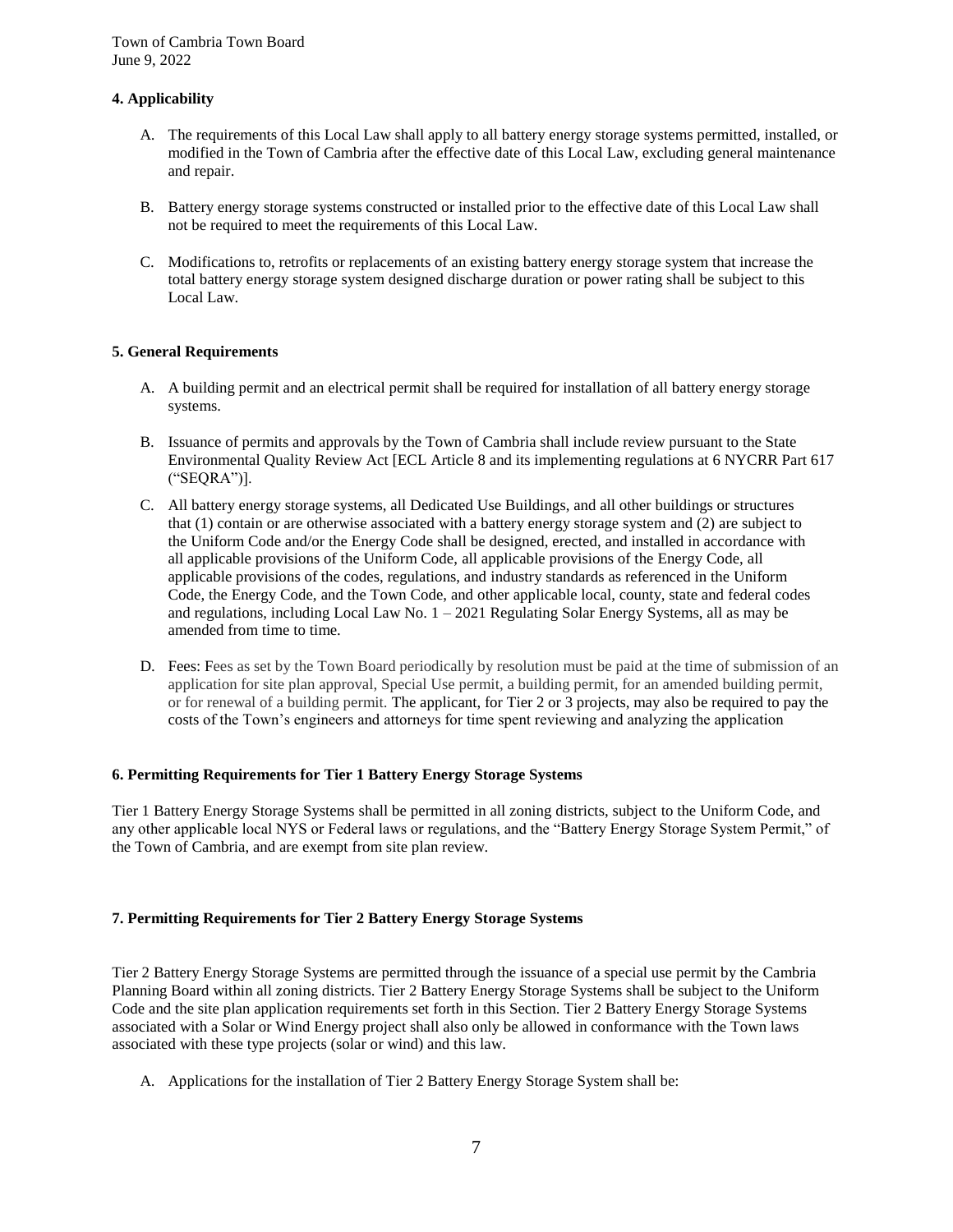- 1) reviewed by the Planning Board for completeness. An application shall be complete when it addresses all matters listed in this Local Law including, but not necessarily limited to, (i) compliance with all applicable provisions of the Uniform Code and all applicable provisions of the Energy Code and (ii) matters relating to the proposed battery energy storage system and Floodplain, Utility Lines and Electrical Circuitry, Signage, Lighting, Vegetation and Tree-cutting, Noise, Decommissioning, Site Plan and Development, Special Use and Development, Ownership Changes, Safety, and Permit Time Frame and Abandonment. Applicants shall be advised within 10 business days after the first Planning Board meeting on the application of the completeness of their application or any deficiencies that must be addressed prior to substantive review.
- 2) subject to a public hearing to hear all comments for and against the application. The Planning Board of the Town shall have a notice printed in a newspaper of general circulation in the Town in accordance with the Town's special use permit requirements. Applicants shall also have delivered the notice by first class mail to adjoining landowners or landowners within 600 feet of the property at least ten (10) days prior to such a hearing. Proof of mailing shall be provided to the Planning Board at the public hearing.
- 3) referred to the County Planning Board pursuant to General Municipal Law § 239-m if required.
- 4) upon closing of the public hearing, the Planning Board shall take action on the application within 62 days of the public hearing (or after the SEQR process is completed, if not completed on the day of the public hearing), which can include approval, approval with conditions, or denial. The 62-day period may be extended upon consent by both the Planning Board and Applicant.
- B. Utility Lines and Electrical Circuitry. All on-site utility lines shall be placed underground to the extent feasible and as permitted by the serving utility, with the exception of the main service connection at the utility company right-of-way and any new interconnection equipment, including without limitation any poles, with new easements and right-of-way.
- C. Signage.
	- 1) The signage shall be in compliance with ANSI Z535 and shall include the type of technology associated with the battery energy storage systems, any special hazards associated, the type of suppression system installed in the area of battery energy storage systems, and 24-hour emergency contact information, including reach-back phone number.
	- 2) As required by the NEC, disconnect and other emergency shutoff information shall be clearly displayed on a light reflective surface. A clearly visible warning sign concerning voltage shall be placed at the base of all pad-mounted transformers and substations.
	- 3) Shall be in conformance with the Town of Cambria Signage laws.
- D. Lighting. Lighting of the battery energy storage systems shall be limited to that minimally required for safety and operational purposes and shall be reasonably shielded and downcast from abutting properties.
- E. Vegetation and tree cutting. Areas within 10 feet on each side of Tier 2 Battery Energy Storage Systems shall be cleared of combustible vegetation and other combustible growth. Single specimens of trees, shrubbery, or cultivated ground cover such as green grass, ivy, succulents, or similar plants used as ground covers shall be permitted provided that they do not form a means of readily transmitting fire. Removal of trees should be minimized to the extent possible.
- F. Noise. The 1-hour average noise generated from the battery energy storage systems, components, and associated ancillary equipment shall not exceed a noise level of 45 dBA as measured at the outside wall of any non-participating residence or occupied community building. Applicants may submit equipment and component manufacturers noise ratings to demonstrate compliance. The applicant may be required to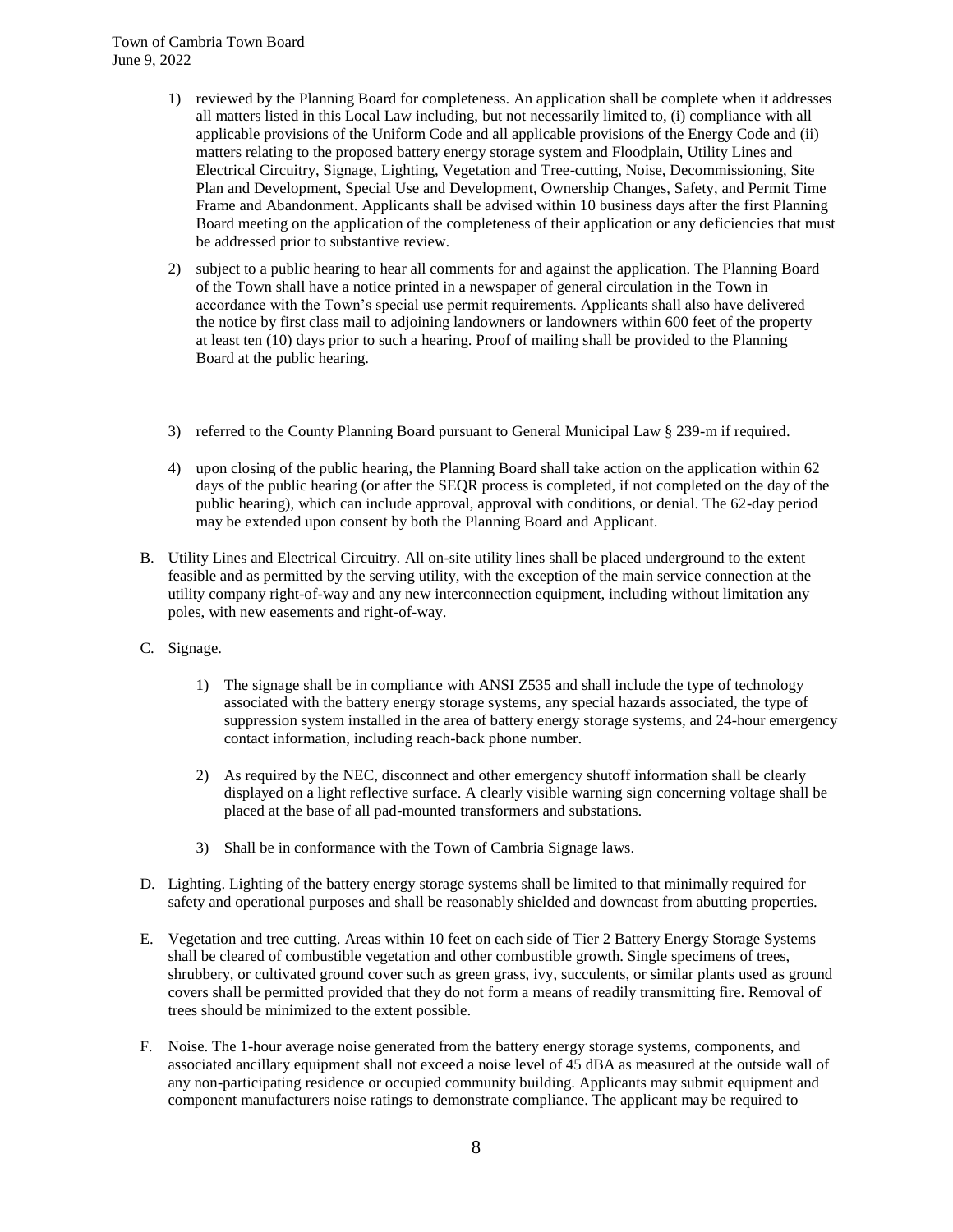provide Operating Sound Pressure Level measurements from a reasonable number of sampled locations at the perimeter of the battery energy storage system to demonstrate compliance with this standard.

- G. Soil Removal: All topsoil disturbed during construction reconstruction or modification of each Battery Storage System will be stockpiled and returned to the site upon completion of the activity that disturbed the soil. In the event of a fire or explosion, all contaminated soil must be removed and disposed of at an approved facility.
- H. Decommissioning.
	- 1) Decommissioning Plan. The applicant shall submit a decommissioning plan, developed in accordance with the Uniform Code, to be implemented upon abandonment and/or in conjunction with removal from the facility. The decommissioning plan shall include:
		- a. A narrative description of the activities to be accomplished, including who will perform that activity and at what point in time, for complete physical removal of all battery energy storage system components, structures, equipment, security barriers, and transmission lines from the site.
		- b. Disposal of all solid and hazardous waste in accordance with local, state, and federal waste disposal regulations.
		- c. The anticipated life of the battery energy storage system.
		- d. The estimated decommissioning costs and how said estimate was determined (no recycle costs will be allowed in this estimate).
		- e. The method of ensuring that funds will be available for decommissioning and restoration.
		- f. The method by which the decommissioning cost will be kept current.
		- g. The manner in which the site will be restored, including a description of how any changes to the surrounding areas and other systems adjacent to the battery energy storage system, such as, but not limited to, structural elements, building penetrations, means of egress, and required fire detection suppression systems, will be protected during decommissioning and confirmed as being acceptable after the system is removed.
		- h. A listing of any contingencies for removing an intact operational energy storage system from service, and for removing an energy storage system from service that has been damaged by a fire or other event.
- I. Site plan application. For a Tier 2 Battery Energy Storage System requiring a Special Use Permit, site plan approval shall be required. Any site plan application shall include the following information (unless waived by the Town Planning Board):
	- 1) Property lines and physical features, including roads, for the project site.
	- 2) Proposed changes to the landscape of the site, grading, vegetation clearing and planting, exterior lighting, and screening vegetation or structures.
	- 3) A one-line electrical diagram detailing the battery energy storage system layout, associated components, and electrical interconnection methods, with all National Electrical Code compliant disconnects and over current devices.
	- 4) A preliminary equipment specification sheet that documents the proposed battery energy storage system components, inverters and associated electrical equipment that are to be installed. A final equipment specification sheet shall be submitted prior to the issuance of building permit.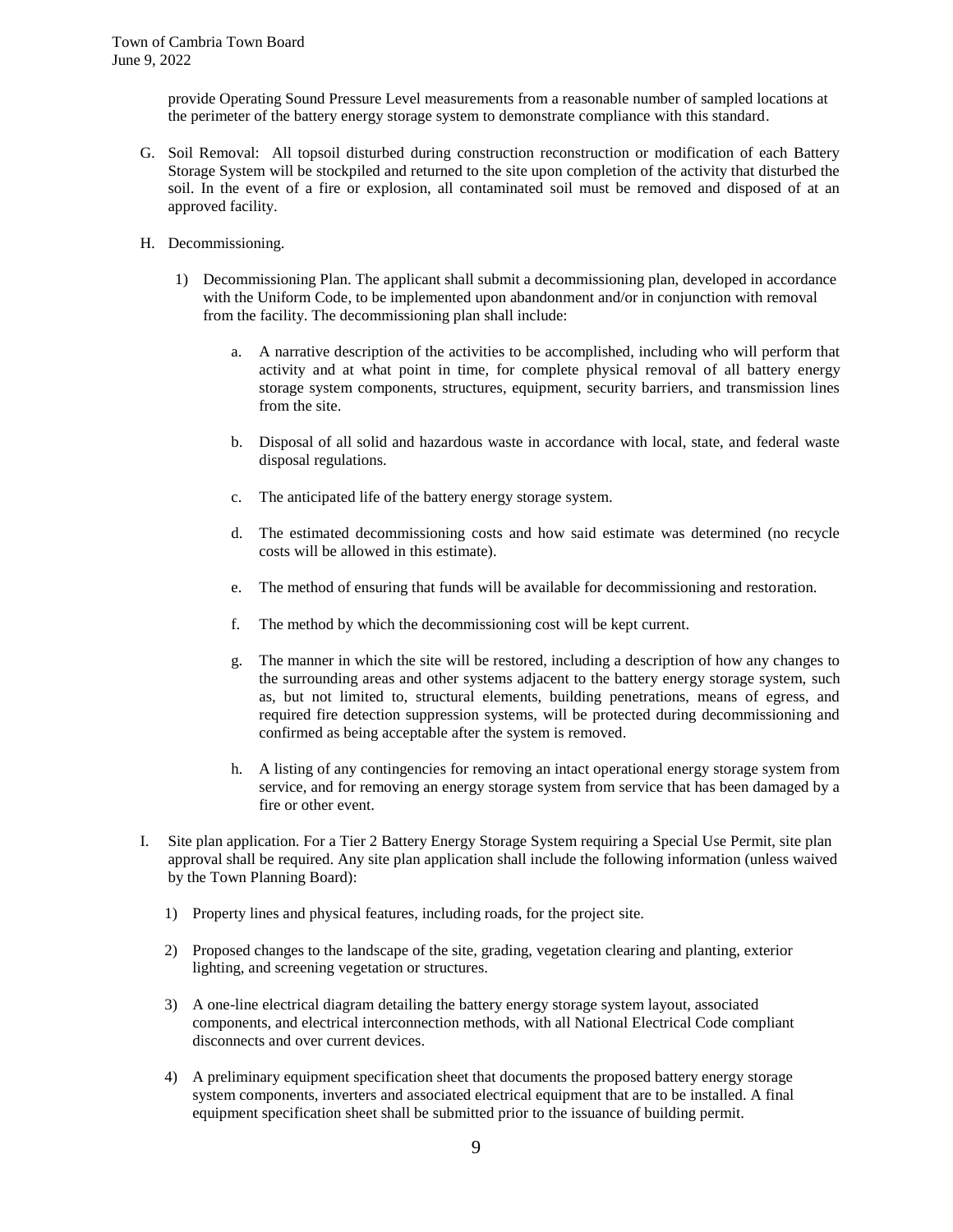- 5) Name, address, and contact information of proposed or potential system installer and the owner and/or operator of the battery energy storage system. Such information of the final system installer shall be submitted prior to the issuance of building permit.
- 6) Name, address, phone number, and signature of the project Applicant, as well as all the property owners, demonstrating their consent to the application and the use of the property for the battery energy storage system.
- 7) Zoning district designation for the parcel(s) of land comprising the project site.
- 8) Commissioning Plan. Such plan shall document and verify that the system and its associated controls and safety systems are in proper working condition per requirements set forth in the Uniform Code. Where commissioning is required by the Uniform Code, Battery energy storage system commissioning shall be conducted by a New York State (NYS) Licensed Professional Engineer after the installation is complete but prior to final inspection and approval. A corrective action plan shall be developed for any open or continuing issues that are allowed to be continued after commissioning. A report describing the results of the system commissioning and including the results of the initial acceptance testing required in the Uniform Code shall be provided to the Town prior to final inspection and approval and maintained at an approved on-site location.
- 9) Fire Safety Compliance Plan. Such plan shall document and verify that the system and its associated controls and safety systems are in compliance with the Uniform Code, NFPA standards and other applicable codes. This plan shall be reviewed by the appropriate Town Fire Department.
- 10) Operation and Maintenance Manual. Such plan shall describe continuing battery energy storage system maintenance and property upkeep, as well as design, construction, installation, testing and commissioning information and shall meet all requirements set forth in the Uniform Code.
- 11) Erosion and sediment control and storm water management plans prepared to New York State Department of Environmental Conservation standards, if applicable, and to such standards as may be established by the Planning Board.
- 12) Engineering documents must be signed and sealed by a NYS Licensed Professional Engineer.
- 13) Emergency Operations Plan. A copy of the approved Emergency Operations Plan shall be given to the system owner, the local fire department, and local fire code official. A permanent copy shall also be placed in an approved location to be accessible to facility personnel, fire code officials, and emergency responders. The emergency operations plan shall include the following information:
	- a. Procedures for safe shutdown, de-energizing, or isolation of equipment and systems under emergency conditions to reduce the risk of fire, electric shock, and personal injuries, and for safe start-up following cessation of emergency conditions.
	- b. Procedures for inspection and testing of associated alarms, interlocks, and controls.
	- c. Procedures to be followed in response to notifications from the Battery Energy Storage Management System, when provided, that could signify potentially dangerous conditions, including shutting down equipment, summoning service and repair personnel, and providing agreed upon notification to fire department personnel for potentially hazardous conditions in the event of a system failure.
	- d. Emergency procedures to be followed in case of fire, explosion, release of liquids or vapors, damage to critical moving parts, or other potentially dangerous conditions. Procedures can include sounding the alarm, notifying the fire department, evacuating personnel, deenergizing equipment, and controlling and extinguishing the fire.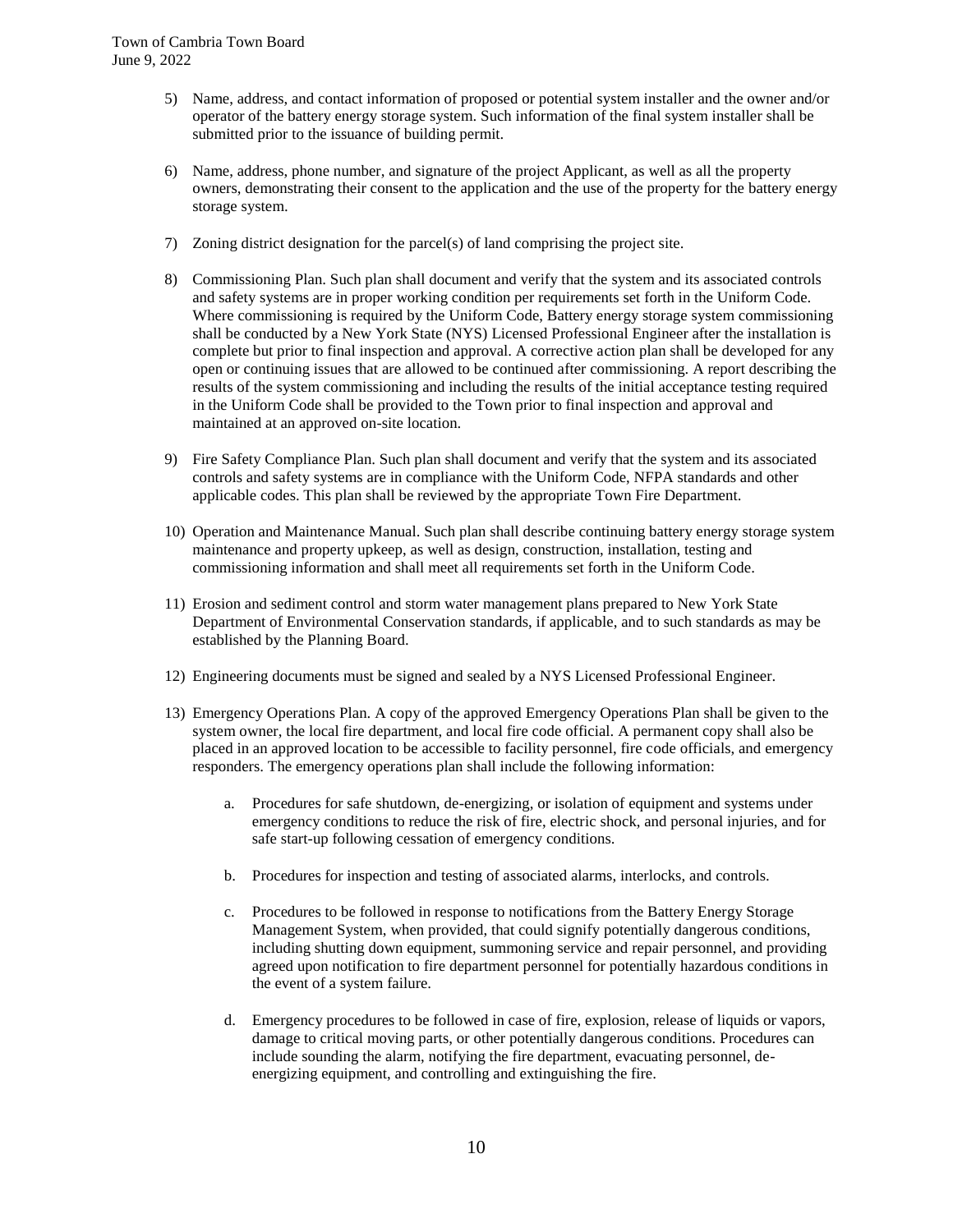- e. Response considerations similar to a safety data sheet (SDS) that will address response safety concerns and extinguishment when an SDS is not required.
- f. Procedures for dealing with battery energy storage system equipment damaged in a fire or other emergency event, including maintaining contact information for personnel qualified to safely remove damaged battery energy storage system equipment from the facility.
- g. Other procedures as determined necessary by the Town to provide for the safety of occupants, neighboring properties, and emergency responders.
- h. Procedures and schedules for conducting drills of these procedures and for training local first responders on the contents of the plan and appropriate response procedures.
- J. Special Use Permit Standards.
	- 1) Setbacks. Tier 2 Battery Energy Storage Systems placed outside of the primary structure shall comply with the setback requirements of the underlying zoning district for principal structures or as prescribed below, whichever is greater. The systems:
		- a. Shall not be placed in the front yard.
		- b. Shall be setback a minimum of 50 feet from any side yard or rear yard if not abutting a residential district.
		- c. Shall be setback a minimum of 100 feet from a side yard or rear yard abutting any residential district.
	- 2) Height. Tier 2 Battery Energy Storage Systems shall be limited to ten (10) feet in height.
	- 3) Fencing Requirements. Tier 2 Battery Energy Storage Systems, including all mechanical equipment, shall be enclosed by a 7-foot-high fence with a self-locking gate to prevent unauthorized access unless housed in a dedicated-use building and not interfering with ventilation or exhaust ports, or as otherwise required in Federal, State, local laws and codes including National Codes and Standards, and/or professional consensus standards.
	- 4) Screening and Visibility. Tier 2 Battery Energy Storage Systems shall have views minimized from adjacent properties to the extent reasonably practicable using architectural features, earth berms, landscaping, or other screening methods that will harmonize with the character of the property and surrounding area and not interfering with ventilation or exhaust ports.
- K. Ownership Changes. If the owner of the battery energy storage system changes or the owner of the property changes, the special use permit shall remain in effect, provided that the successor owner or operator assumes in writing all of the obligations of the special use permit, site plan approval, and decommissioning plan. A new owner or operator of the battery energy storage system shall notify the Town of Cambria of such change in ownership or operator within 30 days of the ownership change. A new owner or operator must provide such notification to the Town in writing. The special use permit and all other local approvals for the battery energy storage system would be void if a new owner or operator fails to provide written notification to the Town in the required timeframe. Reinstatement of a void special use permit will be subject to the same review and approval processes for new applications under this Local Law.

## **8. Permitting Requirements for Tier 3 Battery Energy Storage Systems**

Tier 3 Battery Energy Storage Systems (as defined in this law – no stand-alone systems) are permitted through the issuance of a special use permit by the Cambria Planning Board within the Town's Industrial zoning district and shall be subject to the Uniform Code, site plan application requirements set forth in this Section and the requirements of Local Law No. 1 – 2021 Regulating Solar Energy Systems. These systems shall be subject to the same processes, standards, and requirements for Tier 2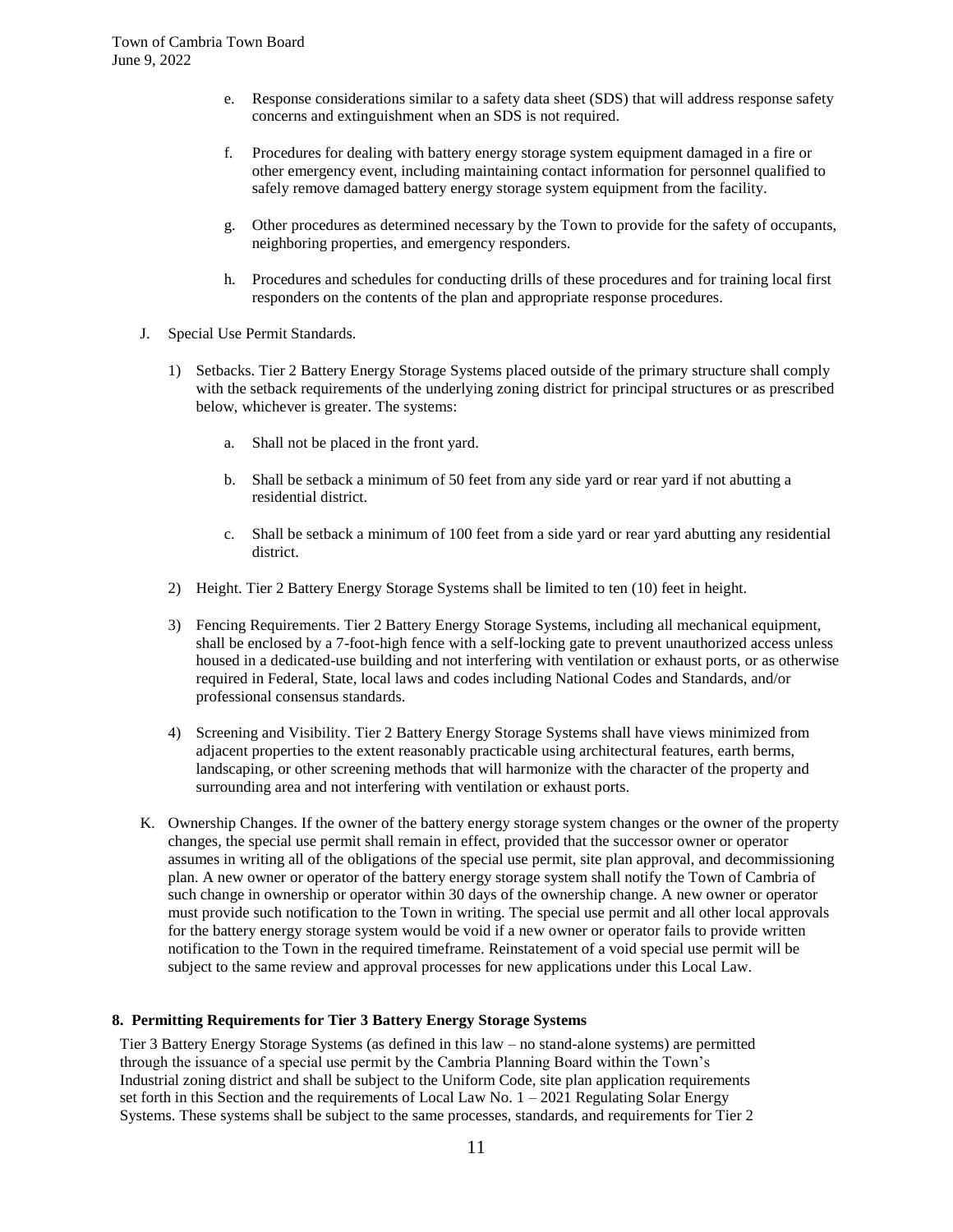systems and other requirements of this Code, with the following additional or modified standards and requirements.

- A. Special Use Permit Standards.
	- 1) Setbacks. Tier 3 Battery Energy Storage Systems shall be setback a minimum of 500 feet from any property line, and if any adjoining property is zoned residential or commercial, that setback shall be increased to 1,000 feet.
	- 2) Height. Tier 3 Battery Energy Storage Systems shall have building/structure height limitation of 20 feet.
	- 3) Fencing Requirements. Tier 3 Battery Energy Storage Systems, including all mechanical equipment, shall be enclosed by a 7-foot-high fence with a self-locking gate to prevent unauthorized access, or as otherwise required in Federal, State, local laws and codes including impacting national Codes. Standards, and/or professional consensus standards.
	- 4) Screening and Visibility. Tier 3 Battery Energy Storage Systems shall have views minimized from adjacent properties to the extent reasonably practicable using architectural features, earth berms, landscaping, or other screening methods that will harmonize with the character of the property and surrounding area and not interfering with ventilation or exhaust ports. The Planning Board shall provide the direction on the location and type of screening based on a visual analysis/study to be submitted by the applicant.
	- 5) Safety standards. Tier 3 Battery Energy Storage Systems shall meet all required New York State and Federal safety standards including, but not limited to requirements for spill containment, personal protection (eye wash stations, safety showers, etc.) and fire suppression. After completion of a Tier 3 system but prior to beginning operation, the fire department and applicable emergency service providers will be provided a training and education "day" with the owner and equipment manufacturers on the system (at the cost of the owner/applicant).
- B. Other Tier 3 Requirements
	- 1) A Road Use Agreement with the Town will be required if utilizing Town roads for construction access.
	- 2) Insurance Requirements: A Tier 3 BESS shall have the same insurance requirements as a Tier 3 or Tier 4 Solar Energy System project (see local law).
	- 3) Decommissioning: Unsafe, inoperable, and/or abandoned battery energy storage systems, and battery energy storage systems for which a special use permit has expired or revoked, shall be removed (equipment removed) by the owner within six months of a determination that the systems is unsafe, inoperable and or abandoned or the special permit having been expired or been revoked. A battery energy storage system shall be deemed abandoned when it fails to store energy at 50 % or less of its designated rating for at least one year (based on yearly reports provided to the Town by the applicant/owners). All safety hazards created by the installation and operation of the battery energy storage system shall be eliminated and the site restored (complete restoration of the site) to its preexisting condition (or as determined in the Decommissioning Plan) within six months of the removal of the battery energy storage system.
	- 4) Decommissioning Fund. In addition to the requirement of an approved decommissioning plan (as part of the approval process), the owner and/or operator of the energy storage system, shall continuously maintain a fund or bond payable to the Town, in a form approved by the Town Attorney for the removal of the battery energy storage system, in an amount to be determined by the Town (a minimum of 125% of the Town approved cost of removal in accordance with the decommissioning plan – not to include any recycle value), for the period of the life of the facility. The bond or fund shall be renewed every three to five years, with the cost estimate updated and reflecting inflation. This fund may consist of a letter of credit from a State of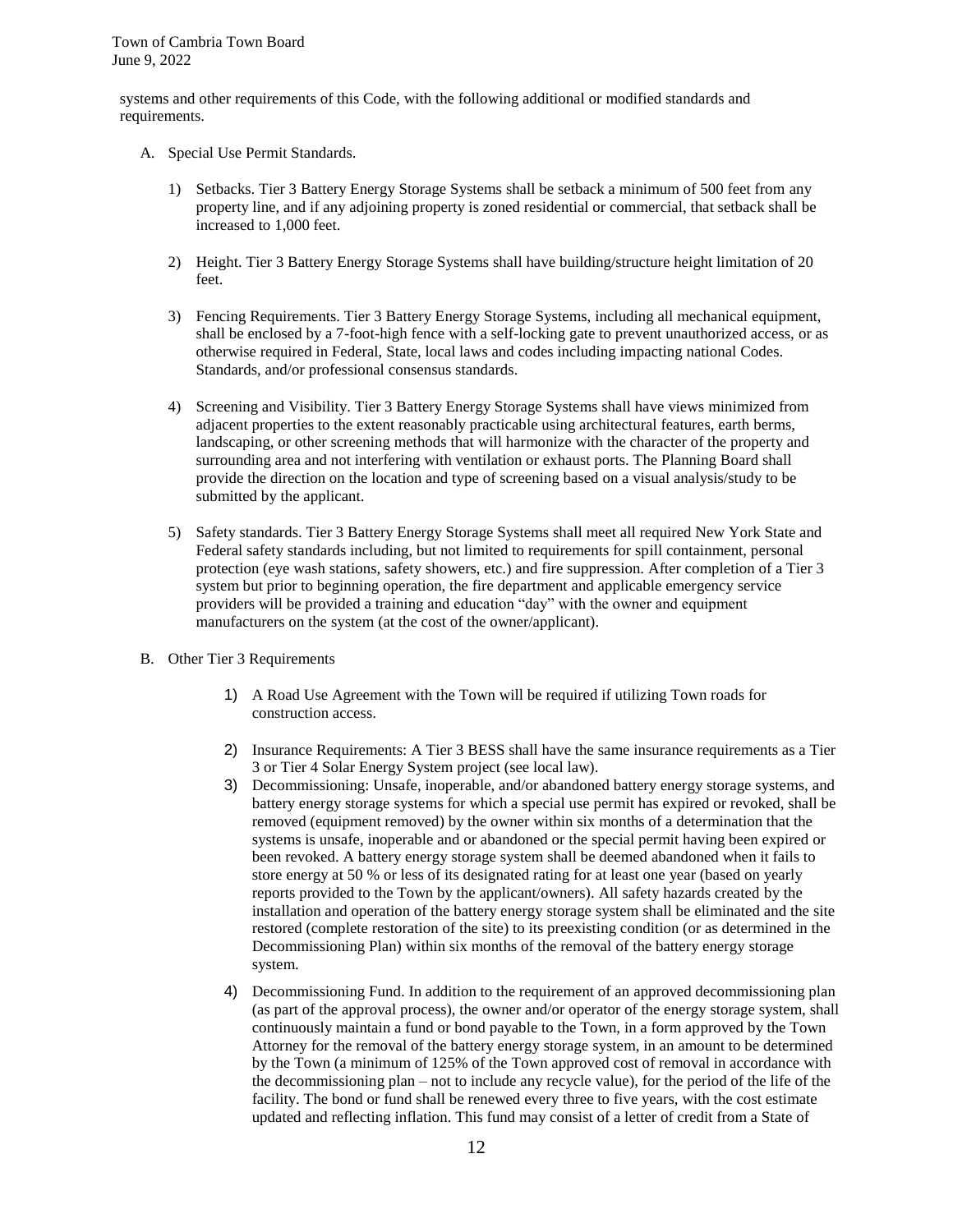New York licensed-financial institution. All costs of the financial security shall be borne by the applicant.

- a) In the event of default upon performance of such conditions, after proper notice and expiration of any cure periods, the cash deposit, bond, or security shall be forfeited to the Town, which shall be entitled to maintain an action thereon. The cash deposit, bond, or security shall remain in full force and effect until restoration of the property as set forth in the decommissioning plan is completed.
- b) In the event of default or abandonment of the Battery Energy Storage System, the system shall be decommissioned as set forth in this law.

## **9. Safety**

- A. System Certification. Battery energy storage systems and equipment shall be listed by a Nationally Recognized Testing Laboratory to UL 9540, or most recent standard (Standard for battery energy storage systems and Equipment) with subcomponents meeting each of the following standards (or the most recent standard) as applicable:
	- 1) UL 1973 (Standard for Batteries for Use in Stationary, Vehicle Auxiliary Power, and Light Electric Rail Applications),
	- 2) UL 1642 (Standard for Lithium Batteries),
	- 3) UL 1741 or UL 62109 (Inverters and Power Converters),
	- 4) Certified under the applicable electrical, building, and fire prevention codes as required.
	- 5) Alternatively, field evaluation by an approved testing laboratory for compliance with UL 9540 and applicable codes, regulations and safety standards may be used to meet system certification requirements.
- B. Site Access. Battery energy storage systems shall be maintained in good working order and in accordance with industry standards. Site access shall be maintained, including snow removal at a level acceptable to the local fire department and, if the Tier 2 or Tier 3 Battery Energy Storage System is located in an ambulance district, the local ambulance corps.
- C. Battery energy storage systems, components, and associated ancillary equipment shall have required working space clearances, and electrical circuitry shall be within weatherproof enclosures marked with the environmental rating suitable for the type of exposure in compliance with NFPA 70.

#### **10. Permit Time Frame and Abandonment**

- A. The Special Use Permit and site plan approval for a battery energy storage system shall be valid for a period of 12 months, provided that a building permit is issued for construction and construction is commenced. In the event construction is not completed in accordance with the final site plan, as may have been amended and approved, as required by the Planning Board, within 12 months after approval, the Town may extend the time to complete construction for 180 days. If the owner and/or operator fails to perform substantial construction after 18 months, the approvals shall expire.
- B. The battery energy storage system shall be considered abandoned when it ceases to operate consistently for more than one year. If the owner and/or operator fails to comply with decommissioning upon any abandonment, the Town may, at its discretion, enter the property and utilize the available bond and/or security for the removal of a Tier 2 or Tier 3 Battery Energy Storage System and restoration of the site in accordance with the decommissioning plan.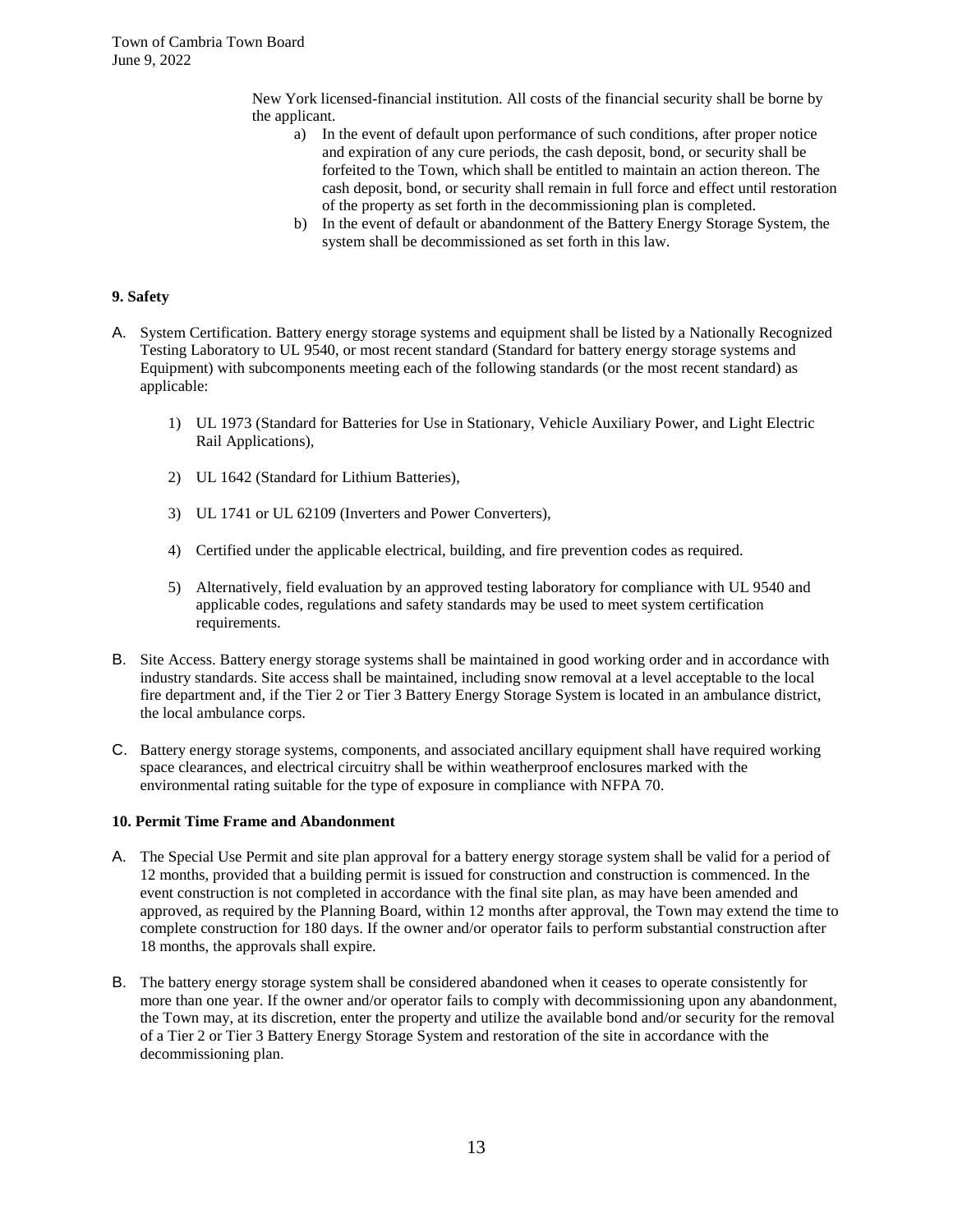# **11. Construction Inspections**

- A. Work to remain accessible and exposed. Work shall remain accessible and exposed until inspected and accepted by the Code Enforcement Officer. The permit holder shall notify the Code Enforcement Officer when any element of work described in Subdivision B of this section is ready for inspection.
- B. Elements of work to be inspected. The following elements of the construction process shall be inspected, where applicable:
	- 1) Work site prior to the issuance of a building permit.
	- 2) Footing and foundation.
	- 3) Preparation for concrete slab.
	- 4) Framing.
	- 5) Building systems, including underground and rough-in.
	- 6) Fire-resistant construction.
	- 7) Fire-resistant penetrations.
	- 8) Solid-fuel-burning heating appliances, chimneys, flues or gas vents.
	- 9) Energy Code compliance.
	- 10) Inspection after all work authorized by the building permit has been completed and signed off by the Town Building Inspector and town Engineer.
	- 11) A final inspection by the fire marshal must be completed prior to activation.
- C. Inspection results. After inspection, the work or a portion thereof shall be noted as satisfactory as completed, or the permit holder shall be notified as to where the work fails to comply with the Uniform Code or Energy Code. Work not in compliance with any applicable provision of the Uniform Code or Energy Code shall remain exposed until such work shall have been brought into compliance with all applicable provisions of the Uniform Code and the Energy Code, reinspected, and found satisfactory as completed.
- D. Fee. A fee will be set by the Town Board for construction inspections and that fee must be paid prior to or at the time of each inspection performed pursuant to this section.

## **12. Enforcement**

Any violation of this Battery Energy Storage System Law shall be subject to the same enforcement requirements, including the civil and criminal penalties, provided for in the zoning or land use regulations of Town.

## **13. Severability**

The invalidity or unenforceability of any section, subsection, paragraph, sentence, clause, provision, or phrase of the aforementioned sections, as declared by the valid judgment of any court of competent jurisdiction to be unconstitutional, shall not affect the validity or enforceability of any other section, subsection, paragraph, sentence, clause, provision, or phrase, which shall remain in full force and effect.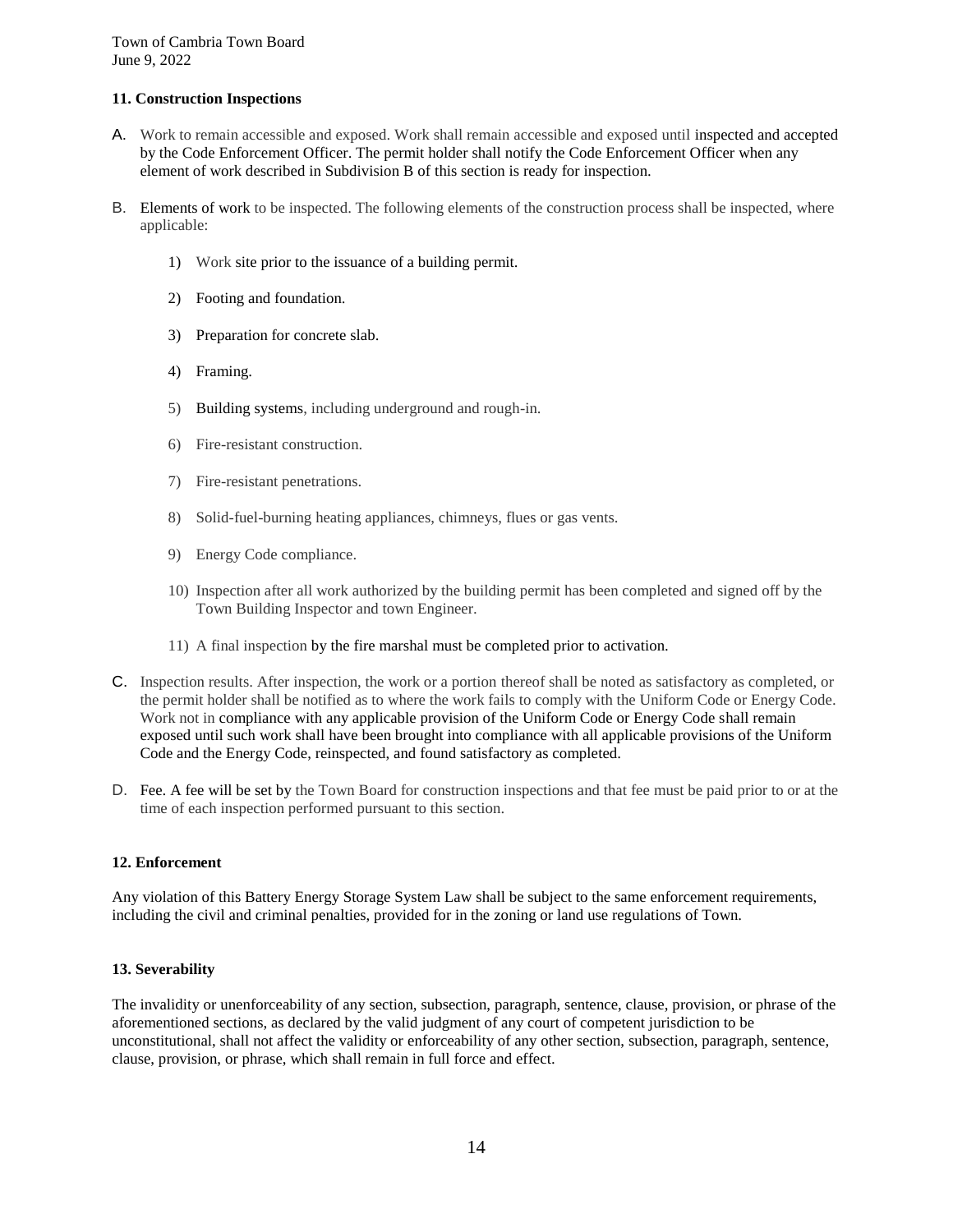# **REZONING APPLICATION – NIAGARA COUNTY PROPERTY**

Drew Riley, Wendel, indicated that the County would like to turn their property on Lockport Junction Rd. into a business park. Last month the Town Board authorized a SEQR Coordinated Review. This month the County is asking that the Town Board request a SEQR Positive Declaration of Significance, Acceptance of the Draft Scoping Document and Scheduling a Public Scoping Meeting.

## **Resolution for the Issuance of a SEQR Positive Declaration of Significance, Acceptance of the Draft Scoping Document and Scheduling of a Public Scoping Meeting**

WHEREAS, the Town of Cambria has received a Rezoning application from Niagara County, and

WHEREAS, the application is for the rezoning of approximately 60 acres of land, located on the west side of Lockport Junction Road, SBL# 107.00-2-32 from A-R to P-D, and

WHEREAS, it is the intent of Niagara County to create a Business Park, and

WHEREAS, the rezoning application appears to be in conformance with the Comprehensive Plan, and

WHEREAS, pursuant to Part 617 of the implementing regulations pertaining to Article 8 (State Environmental Quality Review Act - SEQR) of the Environmental Conservation Law, the Cambria Town Board conducted a coordinated SEQR process to designate themselves as Lead Agency and require a GEIS, and no objections to Lead Agency were received.

NOW, THEREFORE BE IT RESOLVED, that the Cambria Town Board has determined that certain significant adverse environmental impacts may result from the proposed action and hereby issues a Positive Declaration of Significance, requiring the preparation of a Generic Environmental Impact Statement (GEIS), in conformance with the SEQR regulations, to fully evaluate the potential adverse environmental impacts associated with this action, and

BE IT FURTHER RESOLVED, that the Cambria Town Board accept the draft scoping document submitted by Niagara County, refers the scoping document to the Planning Board, and schedules a Public Scoping Session for July 14, 2022 at 7:00 pm at the Cambria Town Hall to specify the focus of the GEIS to only the potentially significant adverse impacts that may result from the proposed action, and to eliminate consideration of those impacts that are irrelevant or non-significant.

BE IT FINALLY RESOLVED that the Cambria Town Board authorizes the Town of Cambria Town Clerk to complete the appropriate paperwork and filing requirements and publish the required public meeting notice for the Public Scoping Session.

**Upon a motion duly made by Councilman Foe and seconded by Councilman Musall it was resolved to approve the Resolution for the Issuance of a SEQR Positive Declaration of Significance, Acceptance of the Draft Scoping Document and Scheduling of a Public Scoping Meeting.**

The question of the adoption of the forgoing Resolution was put to a roll call vote, which resulted as follows:

## **WRIGHT H. ELLIS, voting AYE MATTHEW P. FOE voting AYE BENJAMIN D. MUSALL voting AYE RANDY M. ROBERTS voting AYE**

## *JEFFREY S. HURTGAM absent*

The Resolution was thereupon declared duly adopted.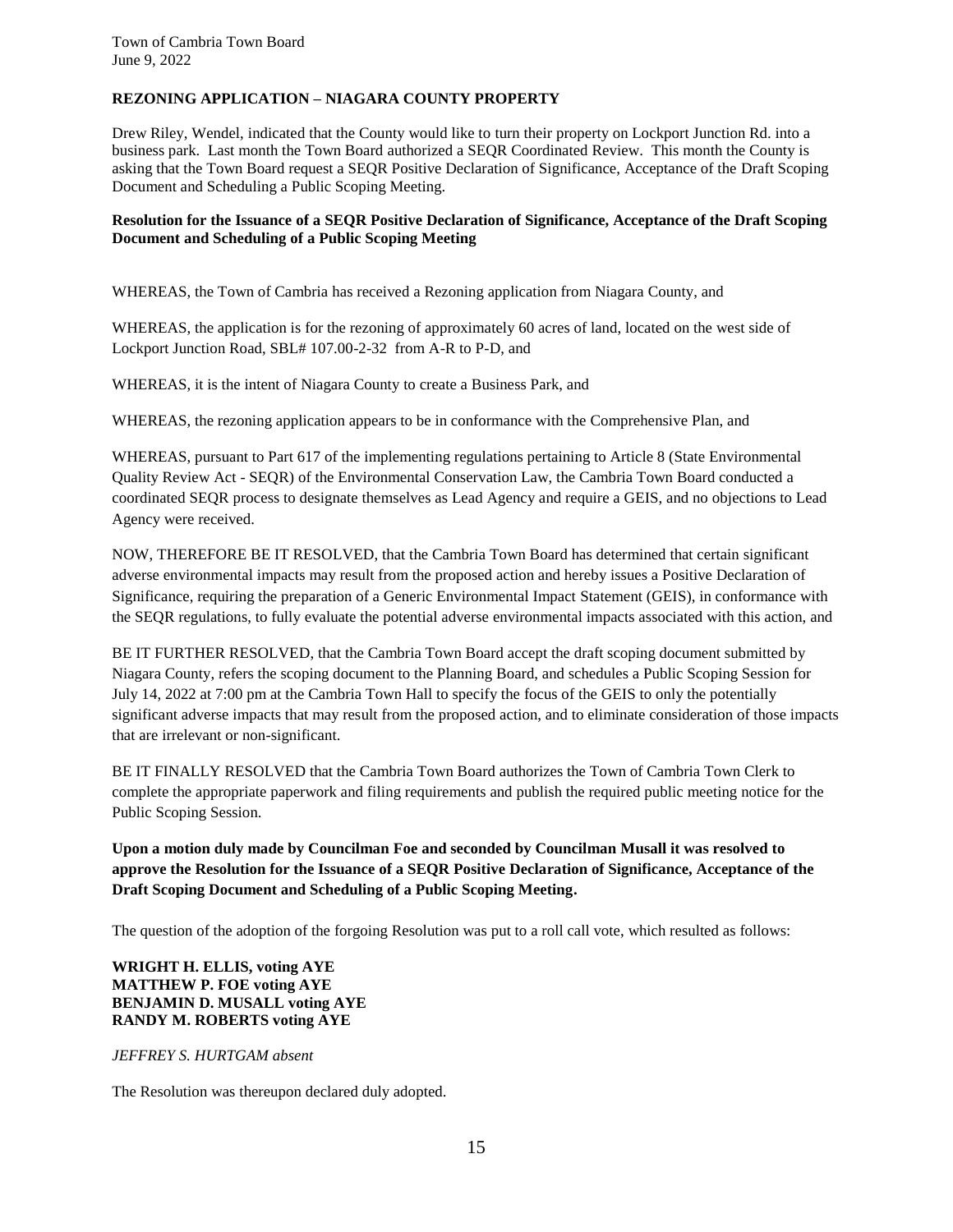# **TOWN PARK SECURITY CAMERA SYSTEM**

Councilman Foe- nothing new to report.

# **DISPOSAL OF TOWN PROPERTY**

Supervisor Ellis reported the property at the former Lockport Air Station will be appraised by GAR Associates and will be part of the re-val in the next couple months.

#### **ACCEPTANCE OF 2021 AUDIT AND FINANCIAL STATEMENT**

**Upon a motion duly made by Councilman Roberts and seconded by Councilman Foe, it was resolved to acknowledge the receipt and filing of the audit of the Town of Cambria financial statements for the period ending 12/31/2021 as prepared by Lumsden & McCormick, LLP certified public accountants. The audit included the examination of the Justice Court records and dockets, a summary was provided with the report.**

The question of the adoption of the forgoing Resolution was put to a roll call vote, which resulted as follows:

**WRIGHT H. ELLIS, voting AYE MATTHEW P. FOE voting AYE BENJAMIN D. MUSALL voting AYE RANDY M. ROBERTS voting AYE**

#### *JEFFREY S. HURTGAM absent*

The Resolution was thereupon declared duly adopted.

#### **TOWN CLERK REPORTS**

The Town Clerk reported receipt of the following:

| Town Clerk Report May:           | Total Receipts: | 166,799.65     |
|----------------------------------|-----------------|----------------|
| Building Inspector Report May:   |                 | 6,257.15       |
| Estimated value of construction: |                 | \$2,187,255.00 |

| <b>Building Inspector 2022 Fee Schedule:</b>                 |          |
|--------------------------------------------------------------|----------|
| Residential Roof Mount Solar Permit Application Fee          | \$125.00 |
| <b>Residential Ground Mount Solar Permit Application Fee</b> | \$150.00 |
| Residential Ground Mount Site Plan for Planning Board        | \$200.00 |
| Residential Roof Mount Site Plan for Planning Board          | \$200.00 |

**Upon a motion duly made by Councilman Roberts and seconded by Councilman Musall it was resolved to approve the Building Inspector Fees for residential roof and ground mounted systems for the 2022 Fee Schedule.**

Ayes: Ellis, Foe, Musall, Roberts **-Motion Carried-**

#### **HIGHWAY SUPERINTENDENT REPORTS**

Jon MacSwan, Highway Superintendent, reported as follows:

- Burch Rd. -leveling coat which will sit a couple weeks.
- A couple more roads in the Town need work but holding off until he finds out the price of blacktop.
- Brush pick up will resume next week.
- There will be a ditch project on Rt. 93 next week.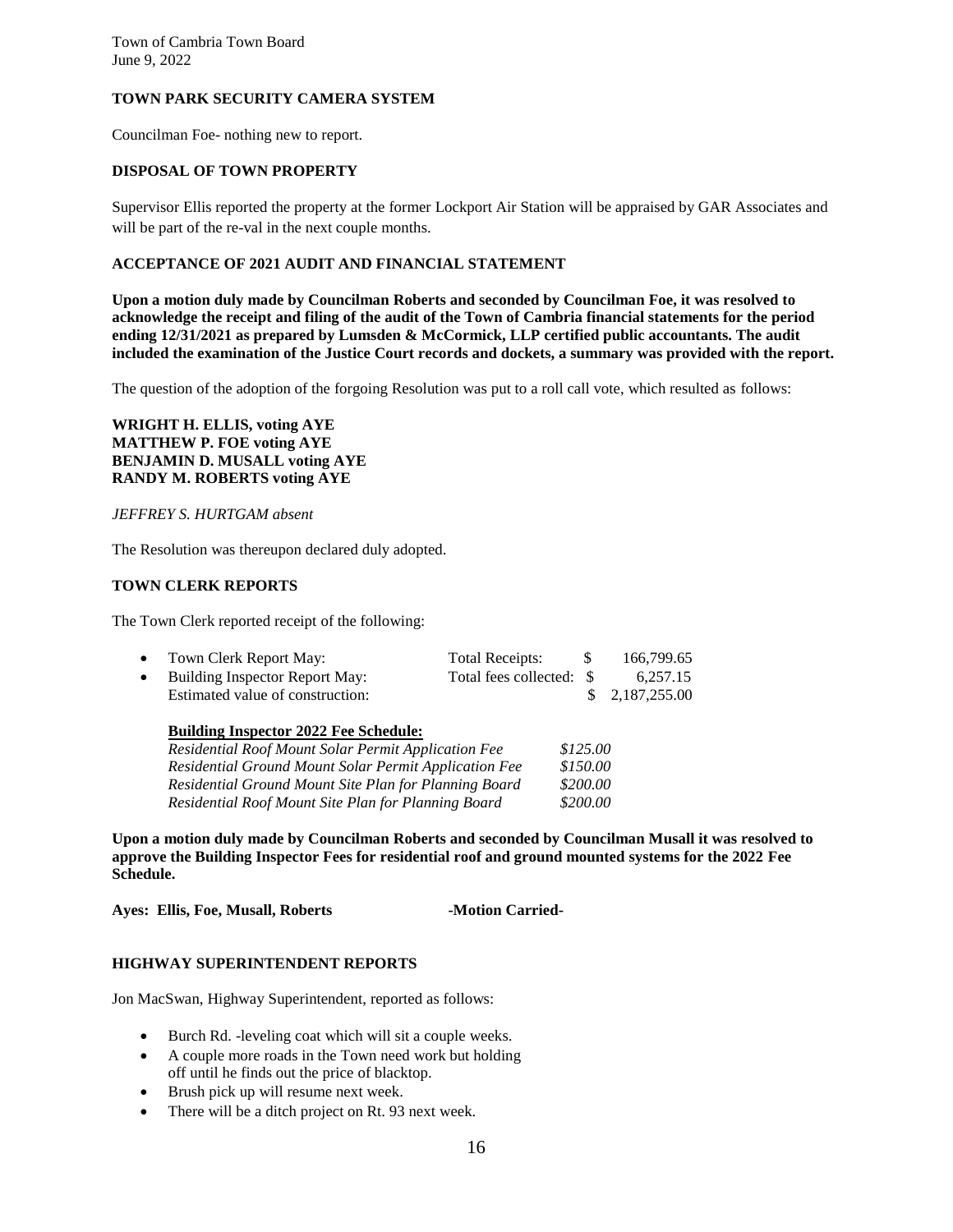Trying to keep up with road side mowing.

## **WATER SEWER REPORTS**

- Service repairs on Rt. 31, Church Rd. and Upper Mt. Rd.
- New sewer/water service on Rt. 31.
- Hydrants are being painted.
- Dead end flushing.

#### **ATTORNEY REPORTS**

Robert Roberson, Attorney, reported as follows:

Requesting the following resolutions from the Town Board:

**Upon a motion duly made by Councilman Foe and seconded by Councilman Roberts it was resolved to authorize the Town Attorney to proceed with legal proceedings seeking the judicial dissolution of the Cambria Housing Authority.**

Ayes: Ellis, Foe, Musall, Roberts -Motion Carried-

**Upon a motion duly made by Councilman Foe and seconded by Councilman Roberts it was resolved to authorize the Supervisor to send a letter to the NYS DOT Residential Engineer requesting NO PARKING signs on both sides of State Rt. 425 starting at the intersection (church) Lower Mountain Road and moving west to the creek.**

Ayes: Ellis, Foe, Musall, Roberts -Motion Carried-

Mr. Roberson reported that the Town of Cambria was sued in December 2021, by Tyler Booth/Forsythe Warren Tavern. This was regarding an Article 78 proceeding as it pertained to an action taken by the Zoning Board of Appeals in October 2021. On May 18, 2022, the judge dismissed the petition without argument and without prejudice in the Town's favor.

Supervisor Ellis reported as follow:

#### **BEAR RIDGE SOLAR PROJECT**

Cypress Creek has been put on the list to be eligible for tax credits from NYCERTA and is contingent on being approved by ORESS in getting their permits.

Preparing responses to the supplemental information that was presented by them in response to the second finding of non-completeness of their petition.

## **CONCERNS OF CITIZENS**

#### **Roger Palmer-Subbera Rd.**

Mr. Palmer has contacted WGRZ Channel 2 News and Spectrum News regarding a misleading report that the Governor approved 22 sites (solar). Mr. Palmer indicated to them that she has no power to approve those. He has not heard back from either.

Supervisor Ellis indicated that the Governor was only supposed to announce who was receiving the tax credits.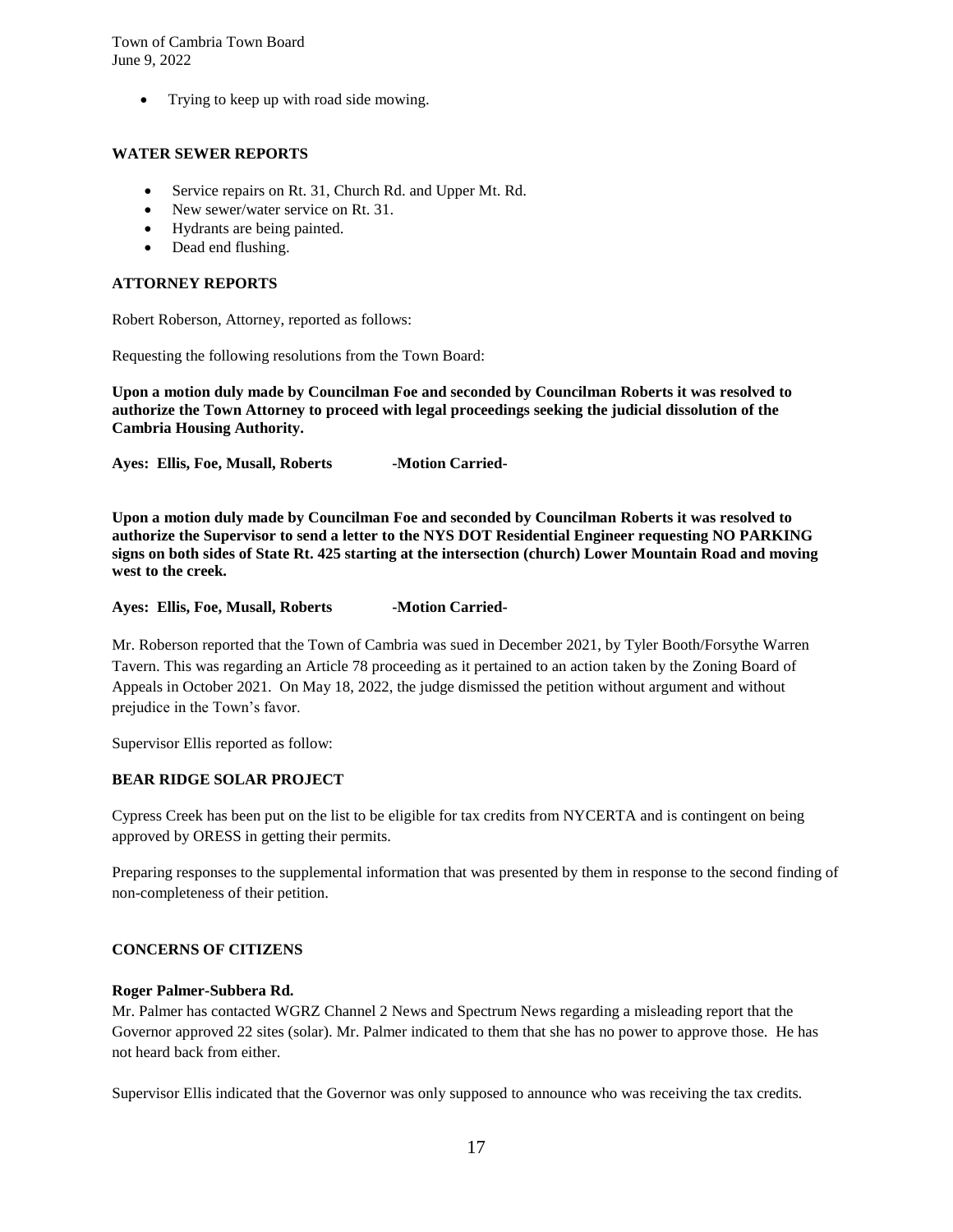Mr. Palmer also emailed Senator Ortt to ask if the state's people were looking to get an injunction against the state for home rule. He has heard nothing from the state or county.

## **David Godfrey, County Legislator,** reported as follows**:**

- Junction Road project is very exciting. It is a prime location for an industrial park and it is much needed.
- Economic Development announced that the Façade Program (to fix up the front of small businesses) has a little over \$5,000,000.00 from ARPA Funds and will hopefully bring in over \$13,000,000.00 worth of business.
- Concerned with the Governor's push to get rid of natural gas. New builds must stop gas lines by 2025 and old builds must be converted by 2035. There will not be enough green energy to replace natural gas and the cost for businesses, for example, will be very expensive.

#### **Sharon Tasner- Subbera Rd.**

Ms. Tasner asked the Legislator what they are doing about the issues that are concerning the citizens. The Legislature, Mr. Ortt, Mr. Morinello were asked to keep an account of what is being done with regard to the proposed solar project. So far nothing has been reported. There was misinformation to the public last week and Ms. Tasner has received numerous messages with people thinking the project was approved. She feels something needs to be done.

Mr. Godfrey reported that the County is working with Senator Ortt, Assemblyman Norris and Assemblyman Morinello. It comes down to the voters.

Ms. Tasner stated that they just need reassurance that they are handing it to somebody.

#### **DOT-RESPONSE LETTER**

Supervisor Ellis reported that the Town Board received a response letter from the DOT re: the guard rail on the intersection of Rt. 425 and Upper Mountain Rd. and they will be conducting a study of the area.

#### **NEW BUSINESS**

## **PROCUREMENT POLICY PURCHASE**

**2022-10 General** Sealing of the Town Hall Parking Lot

#### **QUOTES:**

Baughman Magic Seal \$6,595.00 *Black Gold Sealer \$4,347.00* Ohol Driveway Sealing no hard copy provided

**Upon a motion duly made by Councilman Musall and seconded by Councilman Roberts it was resolved to approve a purchase from Black Gold Sealer in the amount of \$4,347.00 to seal the Town Hall parking lot.** 

#### **Ayes: Ellis, Foe, Musall, Roberts -Motion Carried-**

Mr. MacSwan, Highway Superintendent, is working on quotes for repair of Community Room roof and should be ready for the July meeting.

#### **ADDITIONAL MATTERS**

#### **COMSTOCK RD. AND MEAHL RD. SANITARY SEWER EXTENSIONS**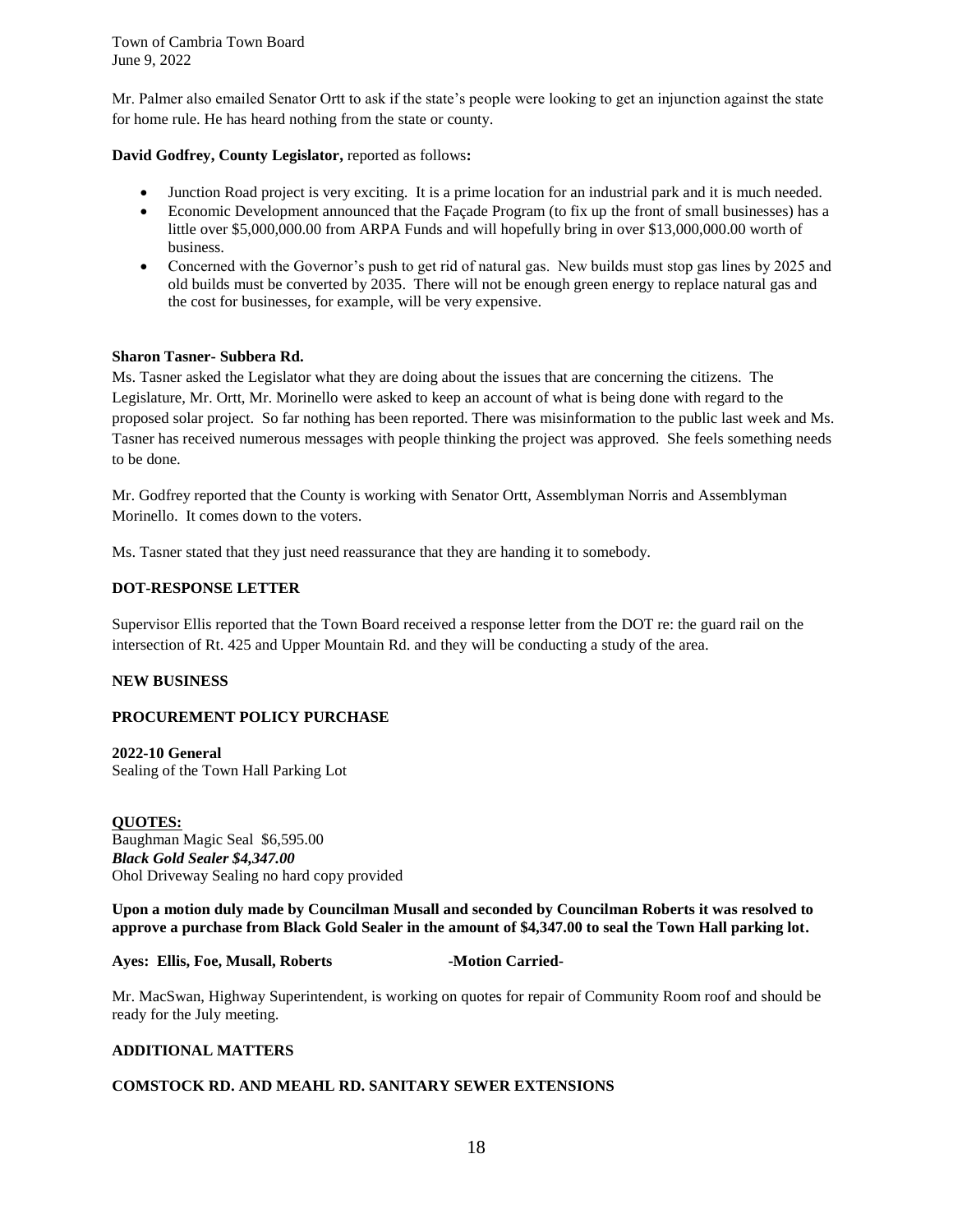The Town of Cambria wishes to extend sanitary sewer to service two new homes. Comstock Rd. needs a connection to an existing NC Sewer District manhole and then 8" sewer needs to be extended approximately 150' to service that home. Meahl Rd. needs a connection to an existing NC Sewer District manhole and then 8" sewer needs to be extended approximately 300' to service that home.

Councilman Foe said he would make the motion as long as options for running service under the creek in order to service a potential business at that location will be explored.

**Upon a motion duly made by Councilman Foe and seconded by Councilman Roberts it was resolved to approve the proposal from Wendel for Survey and Design Services in the lump sum fee of \$12,800.00. This is to extend sanitary sewer service two new builds; Comstock Rd. needs a connection to an existing NC Sewer District manhole and then 8" sewer needs to be extended approximately 150' to service that home. Meahl Rd. needs a connection to an existing NC Sewer District manhole and then 8" sewer to be extended approximately 300' to service that home.**

The question of the adoption of the forgoing Resolution was put to a roll call vote, which resulted as follows:

**WRIGHT H. ELLIS, voting AYE MATTHEW P. FOE voting AYE BENJAMIN D. MUSALL voting AYE RANDY M. ROBERTS voting AYE**

*JEFFREY S. HURTGAM absent*

The Resolution was thereupon declared duly adopted.

#### **EXECUTIVE SESSION 7:41 pm**

**Upon a motion duly made by Councilman Roberts and seconded by Councilman Foe, it was resolved to enter into executive session to discuss potential litigation.**

Ayes: Ellis, Foe, Musall, Roberts **-Motion Carried-**

There was no action taken at the executive session.

**Upon a motion duly made by Councilman Roberts and seconded by Councilman Musall it was resolved to close the executive session. 7:48 pm**

Ayes: Ellis, Foe, Musall, Roberts **-Motion Carried-**

#### **RESOLUTION:**

**Upon a motion duly made by Councilman Foe and seconded by Councilman Musall it was resolved to authorize the Supervisor to write a letter as discussed in the Executive Session.**

The question of the adoption of the forgoing Resolution was put to a roll call vote, which resulted as follows:

## **WRIGHT H. ELLIS, voting AYE MATTHEW P. FOE voting AYE BENJAMIN D. MUSALL voting AYE RANDY M. ROBERTS voting AYE**

#### *JEFFREY S. HURTGAM absent*

The Resolution was thereupon declared duly adopted.